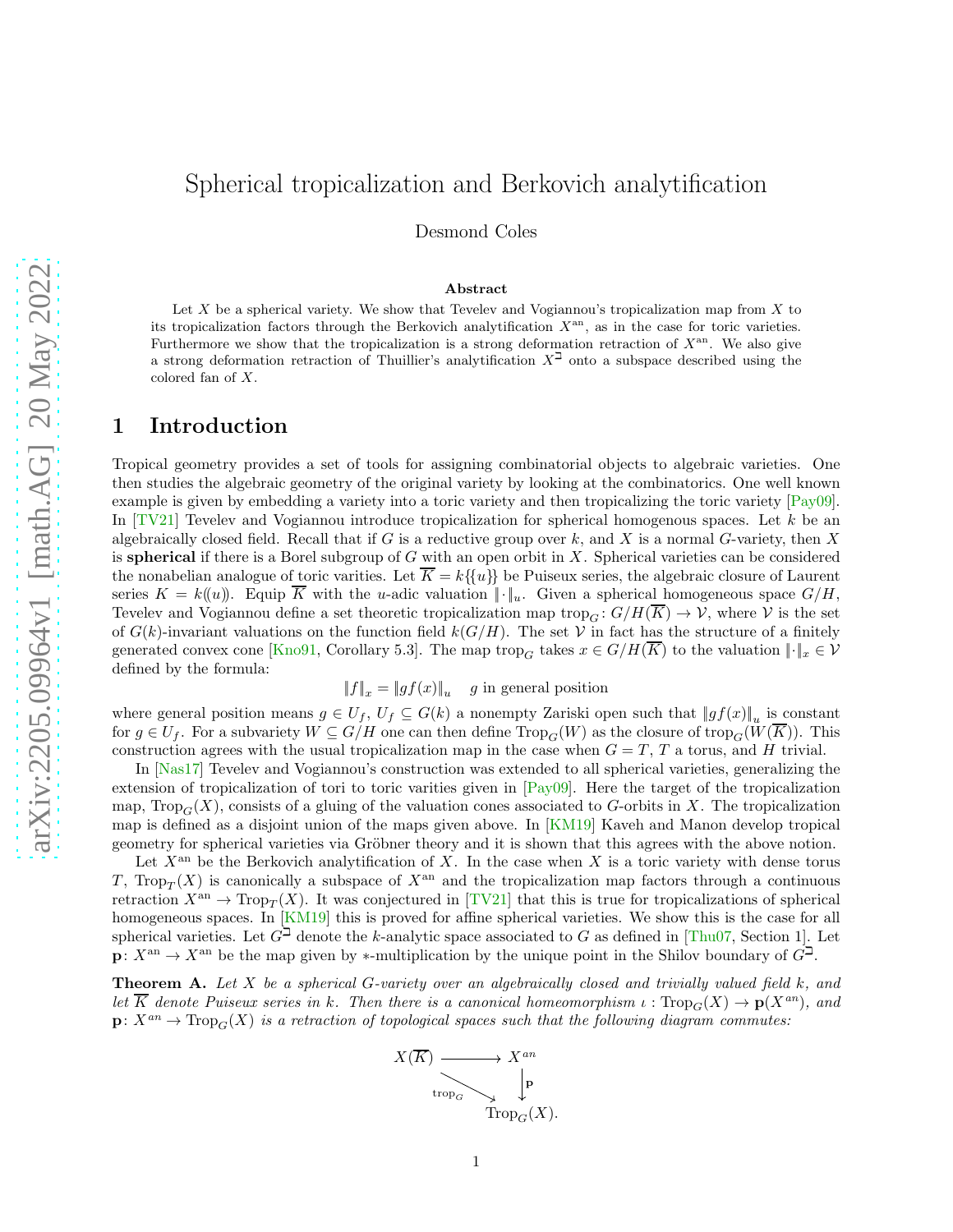**Corollary.** For W a subvariety of X, there is a strong deformation retraction  $H : [0, 1] \times W^{an} \to \text{Top}_{C}(W)$ such that  $H(1, p) = p(p)$ .

The construction of the map **p** was inspired by the work of Thuillier in the toric case,  $[Thu07, Section$ 2. The space  $G^{\square}$  is a compact analytic subdomain of the k-analytic space  $G^{\text{an}}$ , the Shilov boundary of this space is a point with important similarities to the generic point of  $G$ . The notion of  $\ast$ -multiplication is an idea originally due to Berkovich which generalizes left-multiplication by points in  $G^{an}(k)$ .

Our work in Section [3](#page-3-0) extends the notion of tropicalization to other nontrivially valued extensions of  $k$ besides  $\overline{K}$ . We show that for any field extension  $L/k$  with valuation  $\|\cdot\|$  there is a well-defined tropicalization map trop<sub>G,L</sub>:  $X(L) \to \text{Trop}_G(X)$ . For  $x \in X(L)$ , trop $_G(x) = ||\cdot||_x$  where  $||\cdot||_x$  is the valuation  $||\cdot||_x \in V$  given by the formula:

 $||f||_x = ||gf(x)||$  g in general position

where general position means  $g \in U_f$ ,  $U_f \subseteq G(k)$  is a nonempty Zariski open such that  $||gf(x)||$  is constant for  $g \in U_f$ . It follows from Theorem [A](#page-0-0) that tropicalization is invariant under the choice of L.

Corollary. *Let* W *be a subvariety of* X*, and* L *be a nontrivially valued and algebraically closed extension of* k. Then the closure of  $\text{trop}_{G,L}(W(L))$  *in*  $\text{Top}_G(X)$  *is equal to*  $p(W^{an})$ *, where*  $W^{an}$  *is considered as a subspace of*  $X^{an}$  *induced by the inclusion*  $W \subseteq X$ *.* 

Our second main result is on the restriction of the map **p** to the subspace  $X^{\mathsf{I}}$ . This result generalizes Proposition 2.12 of [\[Thu07\]](#page-18-2) on the toric case.

<span id="page-1-1"></span>**Theorem B.** *There is a strong deformation retraction from*  $X^{\square}$  *onto*  $p(X^{\square})$ *. If the colored fan*  $\mathfrak{F}(X)$ *satisfies:*

<span id="page-1-0"></span>
$$
\bigcup_{(\sigma,\mathcal{F}) \in \mathfrak{F}(X)} \sigma \subseteq \mathcal{V}.\tag{\star}
$$

*Then*  $p(X^{\exists})$  *is homeomorphic to the the canonical compactification of the fan*  $F(X) = \{\sigma | (\sigma, \mathcal{F}) \in \mathfrak{F}(X)\}$ .

Recall that just as toric varieties are classified by fans, spherical varieties are classified by colored fans. For each spherical homogeneous space  $G/H$  there is an associated vector space  $N_{\mathbb{R}}$ . A colored fan, defined precisely in Section [4,](#page-8-0) is a finite collection of pairs  $(\sigma, \mathcal{F})$  where  $\sigma$  is a strictly convex cone in  $N_{\mathbb{R}}$  and  $\mathcal{F}$  is a finite set. The **canonical compactification** of a cone  $\sigma$  is defined as  $hom(\sigma^{\vee}, [0, \infty])$ , where  $\sigma^{\vee}$  consists of positive linear functionals on  $\sigma$  and the homomorphisms are semigroup homomorphisms. The canonical compactification of a fan is the polyhedral complex given by gluing the canonical compactifications of the cones along shared faces. At the end of Section [6](#page-14-0) we give a description of  $p(X^{\beth})$  in the case where  $\star$  does not hold.

Outline of paper. Section [2](#page-2-0) introduces the necessary notions from Berkovich geometry. Section [3](#page-3-0) introduces  $*$ -multiplication and studies the map p. Section [4](#page-8-0) recalls the Luna-Vust classification of  $G/H$ -embeddings, and contains important notation for Sections [5](#page-11-0) and [6.](#page-14-0) Section [5](#page-11-0) recalls the work of [\[TV21\]](#page-18-1) and [\[Nas17\]](#page-17-1) and gives a proof of Theorem [A.](#page-0-0) Section [6](#page-14-0) recalls the work of [\[Thu07,](#page-18-2) Section 2] and gives a proof of Theorem [B.](#page-1-1)

Convention Choice. Though somewhat nonstandard in the literature of spherical varieties we opt to use multiplicative notation for valuations to accommodate the conventions of Berkovich geometry. Our exact conventions are as follows. Let A be a ring. By a **seminorm** on A we mean a function  $\|\cdot\|_A: A \to \mathbb{R}_{\geq 0}$ such that  $||1||_A = 1$  $||1||_A = 1$  $||1||_A = 1$ ,  $||0||_A = 0$ ,  $||fg||_A \le ||f||_A ||g||_A$ , and  $||f + g||_A \le \max(||f||_A, ||g||_A)$ .<sup>1</sup> We say that  $|| \cdot ||_A$  is a norm if  $||f||_A \neq 0$  for all  $f \neq 0$ . A (semi)norm will be called a (semi)valuation if it is multiplicative:  $||fg||_A = ||f||_A ||g||_A$ <sup>[2](#page-1-3)</sup> If k is a field with valuation  $||\cdot||_k$  and A is a k-algebra then a seminorm on A will always be assumed to extend the norm on k;  $\|\lambda f\|_A = \|\lambda\|_k \|f\|_A$  for all  $\lambda \in k$ . By a valued extension  $L/k$  we mean a field extension where  $L$  is equipped with a valuation (extending the valuation on  $k$  by our previous convention).

<span id="page-1-2"></span><sup>&</sup>lt;sup>1</sup>These are non-Archimedean seminorms, which are the only ones of interest because our base field will always be non-Archimedean.

<span id="page-1-3"></span><sup>&</sup>lt;sup>2</sup>More commonly valuations given as functions  $\nu$  into the additive semigroup  $\mathbb{R} \cup {\infty}$ , a mulitplicative norm is equivalent to such a function  $\nu$ , set  $\nu = -\log(\|\cdot\|)$ .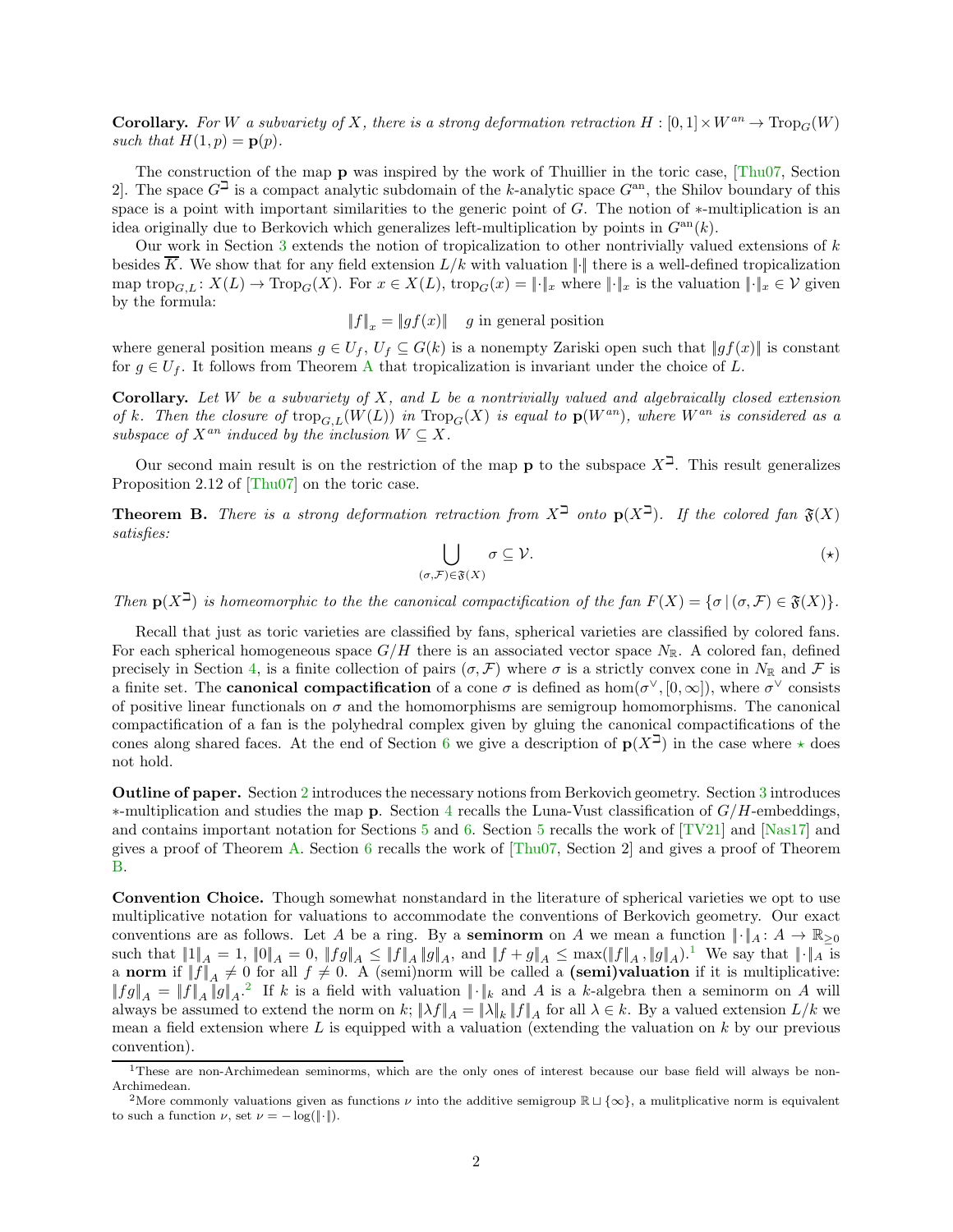Acknowledgments. The author would like to thank their advisor, Sam Payne, for their support and guidance during this research. The paper also benefited greatly from conversations with Tom Gannon, Sam Raskin, Yixian Wu, Hernán Iriarte, Amy Li, and Logan White.

# <span id="page-2-0"></span>2 Overview of Berkovich geometry

The contents of this Section are an overview of the necessary notions in the theory of Berkovich spaces, in particular we need to work with analytifications of varieties and  $\Box$ -spaces. Berkovich spaces provide a framework for doing analytic geometry over valued fields. Given a base field k with valuation, Berkovich spaces are called k-analytic spaces. These are locally ringed spaces equipped with a k*-analytic atlas*. We will not go into full detail of the theory as we are primarily concerned with the topology of these spaces, and will only introduce the notions we need. The content in this Section is laid out in detail in  $\text{[Ber90]}$ , with the exception of  $\Box$ -spaces for this we refer the reader to [\[Thu07](#page-18-2)].

Throughout this Section let  $k$  be a valued field, and let  $X$  be a separated locally finite type  $k$ -scheme.

### 2.1 Berkovich analytification

**Definition 2.1.** The **Berkovich analytification** of X, denoted  $X^{an}$ , has points given by pairs  $(x, \|\cdot\|)$ where x is a scheme point of X and || is a valuation on  $k(x)$ . There is a map  $\rho: X^{an} \to X$  given by  $(x, \|\cdot\|) \to x$ . The topology on  $X^{\text{an}}$  is the coarsest such that  $\rho$  is continuous, and for any open  $U \subseteq X$  and any  $f \in \mathcal{O}_X(U)$ , the map  $\rho^{-1}(U) \to \mathbb{R}$  given by  $(x, \|\cdot\|) \mapsto \|f\|$  is continuous.

Any valued extension  $L/k$  and map of schemes x: Spec  $L \to X$  defines a point in  $X^{\text{an}}$ . The point is given by  $(x, \|\cdot\|)$  where x is the point corresponding to the image of Spec L and  $\|\cdot\|$  is the valuation on L restricted to  $k(x)$ . There is also a sheaf of analytic functions on  $X^{an}$ , however we only need a few details. In particular for a point  $p = (x, \|\cdot\|) \in X^{\text{an}}$  let  $\mathcal{H}(p)$  be the *completed residue field*, it is the metric completion of  $k(x)$  with respect to  $\|\cdot\|$ .

When  $X = \text{Spec } A$ ,  $\hat{A}$  a k-algebra, we can alternatively describe  $X^{\text{an}}$  as being the semivaluations on A. The topology on  $X^{\text{an}}$  in this case will be the coarsest such that evaluation at an element of A is continuous. One can see that this description of  $X<sup>an</sup>$  is equivalent to the original as follows. Let the **kernel** of a semivaluation || on A, be ker $(\|\cdot\|):=\{f\in A\mid \|f\|=0\}$ . Then  $\|\cdot\|$  defines a valuation on the fraction field of  $A/\ker(\lVert \cdot \rVert)$ , which we also denote  $\lVert \cdot \rVert$ . This valuation is characterized by  $\lVert f + \ker(\lVert \cdot \rVert) \rVert := \lVert f \rVert$ .

Berkovich analytification is functorial. For any morphism of k-schemes  $f: X \to Y$  there is a morphism of Berkovich spaces over k,  $f^{\text{an}}: X^{\text{an}} \to Y^{\text{an}}$ . In particular for a point  $(x, \|\cdot\|) \in X^{\text{an}}$  one has that  $f^{\text{an}}((x, \|\cdot\|)) =$  $(f(x), ||f_x(\cdot)||)$ , where  $f_x: k(f(x)) \to k(x)$  is the induced map on function fields.

# <span id="page-2-1"></span>2.2 The Berkovich spectrum and  $\Box$ -spaces

We need to introduce one other type of k-analytic space. Let  $A$  be a Banach k-algebra, i.e.  $A$  is a k-algebra equipped with a norm  $\lVert \cdot \rVert_A$ , and A is complete with respect to this norm.

**Definition 2.2.** The Berkovich spectrum,  $\mathcal{M}(\mathcal{A})$ , is the set of bounded semivaluations on  $\mathcal{A}$ , i.e. semivaluations  $\|\cdot\|$  such that where  $\|\cdot\| \leq \|\cdot\|_A$ . The topology is the coarsest such that evaluation at an element of  $A$  is continuous.

**Example 2.1.** The one-point spaces in the category of Berkovich spaces are given by  $\mathcal{M}(L)$  where L is a complete field.

Let A and B be Banach k-algebras with norms  $\|\cdot\|_A$  and  $\|\cdot\|_B$ . One defines the completed tensor product,  $\mathcal{A} \hat{\otimes}_k \mathcal{B}$  to be the completion of  $\mathcal{A} \otimes_k \mathcal{B}$ , with respect to the norm:

$$
\|f\|_{\mathcal{A},\mathcal{B}} := \inf \left\{ \max_{i} \|g_i\|_{\mathcal{A}} \|f_i\|_{\mathcal{B}} \, \bigg| \, \sum_i f_i \otimes g_i \in \mathcal{A} \otimes_k \mathcal{B} \text{ such that } f = \sum_i f_i \otimes g_i \right\}.
$$

The function  $\|\cdot\|_{\mathcal{A}\otimes_k\mathcal{B}}$  is clearly a seminorm, that it is a norm and that  $\mathcal{A}\otimes_k\mathcal{B}$  embeds isometrically into its completion follows from part 4 of Theorem 1 in [\[Gru66,](#page-17-4) Section 3].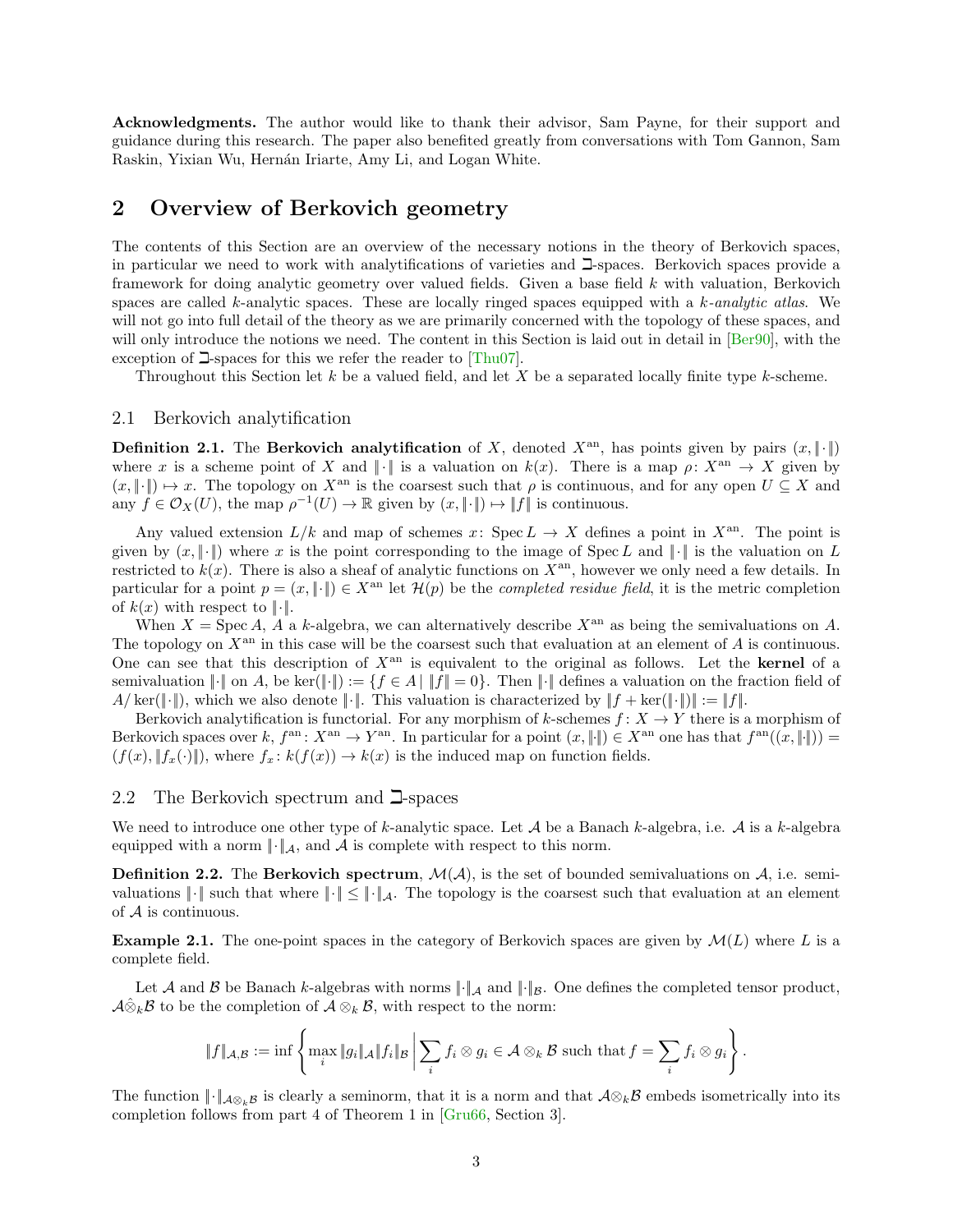**Proposition 2.1.** [\[Ber90](#page-17-3), Chapter 3] The norm  $\|\cdot\|_{A,B}$  makes  $\mathcal{M}(\mathcal{A}\hat{\otimes}_k\mathcal{B})$  the product  $\mathcal{M}(\mathcal{A})\times\mathcal{M}(\mathcal{B})$  in the category of k-analytic spaces.

**Notation.** To avoid cluttered subscripts, when considering p in some analytic space will choose to write  $\|\cdot\|_p$ for the norm on  $\mathcal{H}(p)$  instead of  $\|\cdot\|_{\mathcal{H}(p)}$ . Similarly for a pair of points p and q we will write  $\|\cdot\|_{p,q}$  for the norm on  $\mathcal{H}(p)\hat{\otimes}_k \mathcal{H}(q)$  instead of  $\|\cdot\|_{\mathcal{H}(p),\mathcal{H}(q)}$ .

Consider when k is trivially valued. Let A be a finitely generated k-algebra, A equipped with the trivial valuation is complete. In this case we can identify  $\mathcal{M}(A)$  with seminorms  $\|\cdot\|$ , that are bounded by 1. Recall that if X is a variety over k,  $L/k$  is a valued field extension, and R is the valuation ring of L, then the map of schemes Spec  $L \to X$  has center if it factors through Spec  $L \to \text{Spec } R$ . We say the center is the image of the closed point of Spec R. Furthermore if  $X = \text{Spec } A$  and A is an integral domain, then a valuation  $\|\cdot\|$  has center in X if and only if  $\|\cdot\|$  is bounded by 1 on A. From this it follows that for any trivially valued finitely generated k-algebra A,  $\mathcal{M}(A)$  can be taken to be pairs  $(x, \|\cdot\|)$ , x a scheme point of A, and  $\|\cdot\|$  a valuation on  $k(x)$  having center in Spec A. For a general locally finite type scheme X over a trivially valued field k, we define  $X^{\square}$  to be given by pairs of points  $(x, \|\cdot\|)$  where  $\|\cdot\|$  is a valuation on  $k(x)$ , and Spec  $k(x) \to X$  has center in X. So  $\mathcal{M}(A) = (\operatorname{Spec} A)^{\beth}$ .

**Proposition 2.2.** [\[Thu07\]](#page-18-2) The space  $X^{\beth}$  is a compact analytic subdomain of  $X^{an}$ , and they are equal when  $X$  is proper.

# 2.3 The reduction map

Let  $\mathcal{A}^{\circ} := \{f \in \mathcal{A} \mid ||f||_{\mathcal{A}} \leq 1\}$  and  $\mathcal{A}^{\circ\circ} := \{f \in \mathcal{A} \mid ||f||_{\mathcal{A}} < 1\}$ . Then the **reduction** of  $\mathcal{A}$  is said to be  $\widetilde{A} := \mathcal{A}^{\circ}/\mathcal{A}^{\circ\circ}$ . Any map of Banach k-algebras  $A \to \mathcal{B}$  induces a map of rings  $\widetilde{A} \to \widetilde{\mathcal{B}}$ . In particular for  $p \in \mathcal{M}(\mathcal{A})$  there is a map of rings  $h_p: \widetilde{\mathcal{A}} \to \widetilde{\mathcal{H}(p)}$ . Then there is a map of sets called the **reduction map**,  $r: \mathcal{M}(\mathcal{A}) \to \text{Spec}(\mathcal{A})$  defined by  $p \mapsto \text{ker}(h_p)$ .

When A is a finitely generated algebra with the trivial norm we have  $A^\circ = A$  and  $A^{\circ\circ} = 0$ , so reduction gives a map of sets  $r : \mathcal{M}(A) \to \text{Spec } A$ . More generally we have a map  $r : X^{\beth} \to X$ . When  $X^{\beth}$  is viewed as pairs  $(x, \|\cdot\|)$ , reduction maps  $(x, \|\cdot\|)$  to its center. This map is anticontinuous [\[Ber90,](#page-17-3) Corollary 2.4.2], and surjective [\[Ber90,](#page-17-3) Proposition 2.4.4].

# 2.4 The Shilov boundary

A **boundary** of  $\mathcal{M}(\mathcal{A})$  is a closed subset of  $\mathcal{M}(\mathcal{A})$ , such that for every  $f \in \mathcal{A}$  the function  $ev_f : \mathcal{M}(\mathcal{A}) \to \mathbb{R}$ given by  $\|\cdot\| \mapsto \|f\|$ , attains its maximum. A unique minimal boundary is said to be the **Shilov boundary**.

**Proposition 2.3.** [\[Ber90,](#page-17-3) Proposition 2.4.4] The reduction map  $r : \mathcal{M}(\mathcal{A}) \to \text{Spec}(\widetilde{\mathcal{A}})$  gives a bijection between the Shilov boundary of  $\mathcal{M}(\mathcal{A})$  and the generic points of the components of  $Spec(\tilde{\mathcal{A}})$ .

# <span id="page-3-0"></span>3 The retraction map

In this Section we assume  $k$  is a trivially valued and algebraically closed field,  $G$  is a connected linear algebraic group over k, and X is a G-variety. Let m to denote the action map  $m: G \times X \to G$ . The objective is to introduce \*-multiplication, use it construct a retraction of topolgical spaces  $\mathbf{p}: X^{\text{an}} \to X^{\text{an}}$ , and give a description of the image of  $\bf{p}$ . Furthermore we show that when G is reductive we can construct a strong deformation from  $X^{\text{an}}$  onto  $\mathbf{p}(X^{\text{an}})$  using ∗-multiplication.

The notion of ∗-multiplication is taken directly from [\[Ber90,](#page-17-3) Chapter 5]. Properties specific to ∗multiplication by the unique point in the Shilov boundary of  $G^{\square}$  are directly inspired by the results on tori from [\[Thu07](#page-18-2), Section 2].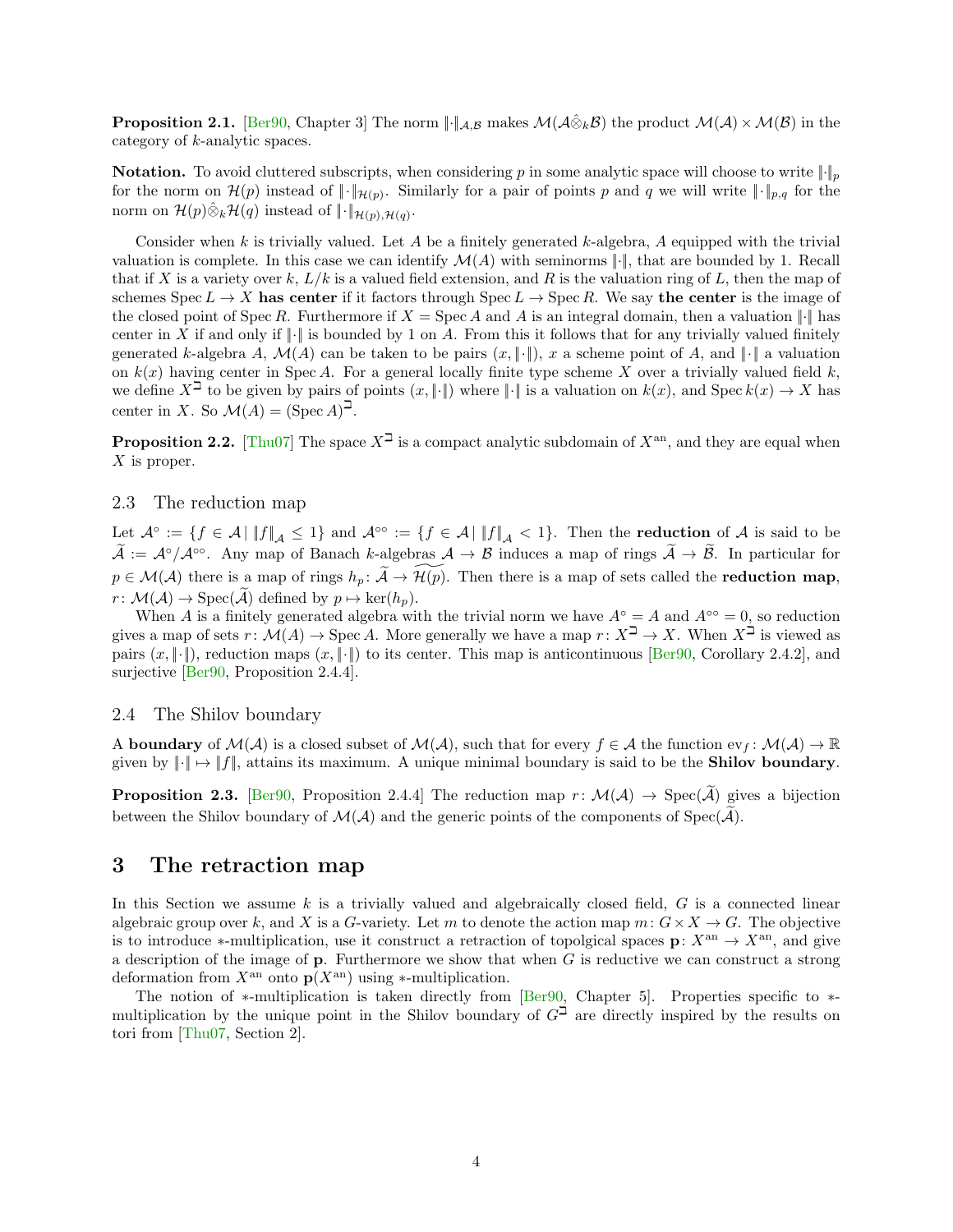### 3.1 ∗-multiplication

**Definition 3.1.** We say that a commutative Banach k-algebra  $\mathcal{A}$  is **peaked** if for any valued extension  $L/k$ the norm on  $L\hat{\otimes}_k\mathcal{A}$  is a valuation. We say a point p of a k-analytic space is peaked if the completed residue field  $\mathcal{H}(p)$  is peaked.

**Proposition 3.1.** All the the points of  $G<sup>an</sup>$  are peaked.

*Proof.* This is a particular case of [\[Poi13,](#page-18-3) Corollaire 3.14].

**Definition 3.2.** Let  $g \in G^{an}$ , because g is peaked the norm  $\|\cdot\|_{g,p}$  is a valuation and is thus an element of  $\mathcal{M}(\mathcal{H}(g)) \times \mathcal{M}(\mathcal{H}(p)).$  There is a map of sets  $X^{\text{an}} \to X^{\text{an}}$  given by  $p \mapsto g * p$ ; where  $g * p$  is the image of  $\lVert \cdot \rVert_{q,p}$  under the composition of maps of k-analytic spaces:

$$
\mathcal{M}(\mathcal{H}(g)) \times \mathcal{M}(\mathcal{H}(p)) \hookrightarrow G^{\text{an}} \times X^{\text{an}} \xrightarrow{m^{\text{an}}} X^{\text{an}}.
$$

This is called  $\ast$ -multiplication by g.

**Example 3.1.** Let  $q \in G^{an}(k) = G(k)$ . The map  $X^{an} \to X^{an}$  given by  $p \mapsto q * p$  is equal to the map induced by left multiplication by  $q$ .

Below are some general facts about ∗-multiplication.

<span id="page-4-0"></span>**Proposition 3.2.** [\[Ber90](#page-17-3), Proposition 5.2.8] Let G and H be algebraic groups acting on varieties X and Y, respectively. Let  $\phi: G \to H$  be a morphism of algebraic groups, and  $\psi: X \to Y$  a morphism of varieties.

- 1. The map  $X^{\text{an}} \to X^{\text{an}}$  given by \*-multiplication by a point  $q \in G^{\text{an}}$  is continuous.
- 2. If g and h are points of  $G^{an}$  and  $H^{an}$ , respectively, and p a point of  $X^{an}$ , then  $g * (h * p) = (g * h) * p$
- 3. Given a commutative diagram:

$$
G^{\rm an} \times X^{\rm an} \longrightarrow X^{\rm an} \n\downarrow_{\phi^{\rm an} \times \psi^{\rm an}} X^{\downarrow_{\phi^{\rm an}} \downarrow_{\phi^{\rm an}}}
$$
\n
$$
H^{\rm an} \times Y^{\rm an} \longrightarrow Y^{\rm an}
$$

one has that  $\psi^{\text{an}}(g * p) = \phi^{\text{an}}(g) * \psi^{\text{an}}(p)$ .

Let  $g \in G<sup>an</sup>$  be the point given by the trivial valuation. This is the unique point in the Shilov boundary of  $G^{\mathsf{I}}$ . Let  $\mathbf{p}: X^{\text{an}} \to X^{\text{an}}$  be given by  $p \mapsto \mathbf{g} * p$ . By Proposition [3.2](#page-4-0) part 1,  $\mathbf{p}$  is a continuous map of topological spaces. The remainder of this section will be devoted to studying this map.

**Remark 3.1.** We can alternatively describe **p** in the following way. We have that  $p(p)$  is the image of the unique point in the Shilov boundary of  $G^{\perp} \times \mathcal{M}(\mathcal{H}(p))$  under the map of k-analytic spaces:

$$
G^{\mathbb{Z}} \times \mathcal{M}(\mathcal{H}(p)) \hookrightarrow G^{\mathbb{Z}} \times X^{\mathrm{an}} \to X^{\mathrm{an}}.
$$

So when  $G = T$  is a torus, **p** is the retraction map defined in [\[Thu07,](#page-18-2) Section 2].

**Example 3.2.** Let  $X = T = \text{Spec } k[t_1^{\pm 1}, \ldots t_n^{\pm 1}]$  be the *n*-dimensional torus, and equip  $k[t_1^{\pm 1}, \ldots t_n^{\pm 1}]$  with the trivial valuation. Let  $\lambda \in [0,1]$ , and let  $\mathbf{g}_{\lambda}$  be the point of  $T^{\beth}$  corresponding to the semivaluation:

$$
\|\sum_{I} a_I t^I\| = \max_{I} \lambda^{|I|}
$$

where I denotes a multi-index and if  $I = (I_1, \ldots, I_n)$  then  $|I| = I_1 + \cdots + I_n$ . Then one can see via computation that for any valued extension L, the norm  $\|\cdot\|_{\mathbf{g}_{\lambda},L}$  on  $\mathcal{H}(\mathbf{g}_{\lambda})\hat{\otimes}_k L$  is mulitplicative. For  $\lambda = 0$  this is because  $\mathcal{H}(\mathbf{g}_{\lambda}) = k$ . For  $\lambda \in (0,1]$   $\mathbf{g}_{\lambda}$  defines a norm on  $k[t_1^{\pm 1}, \ldots t_n^{\pm 1}]$ . For  $f = \sum_I a_I t^I \in k[t_1^{\pm 1}, \ldots t_n^{\pm 1}] \otimes_k L =$  $L[t_1^{\pm 1}, \ldots t_n^{\pm 1}]$  we compute that:  $|\bar{I}|$ 

$$
\|f\|_{\mathbf{g}_{\lambda},L} = \max_{I} \|a_I\|_L \lambda^{|I|}
$$

□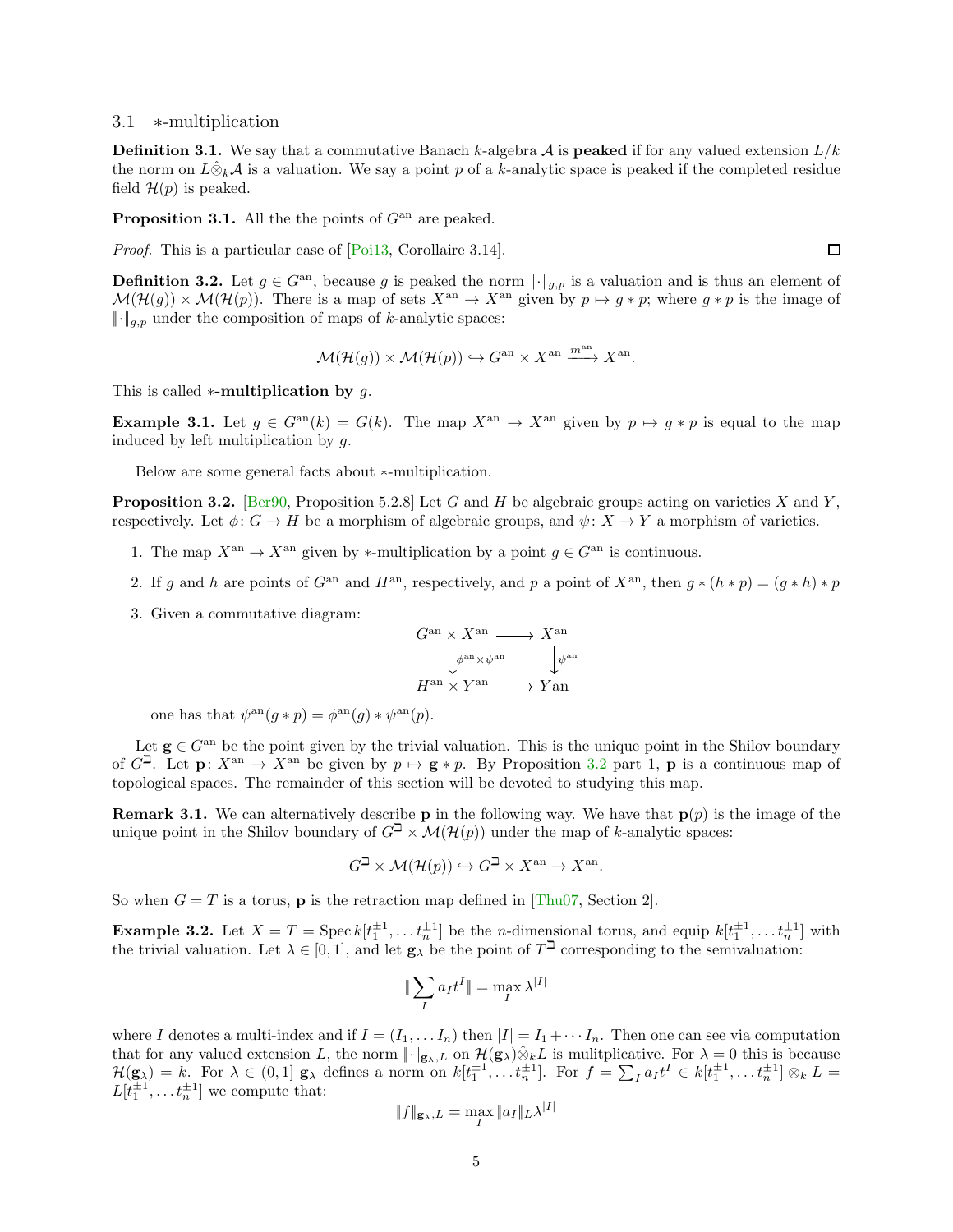and this is a valuation.

Let  $p \in T^{\text{an}}$  be given by  $x = (x_1, \ldots, x_n) \in T(L)$ , where L is a valued extension of k, so  $p = (x, \|\cdot\|_L)$ . Let  $m_x$  the composition  $T \times \operatorname{Spec} k(x) \hookrightarrow T \times T \stackrel{m}{\longrightarrow} T$ . Then for  $f = \sum_I a_I t^I \in \operatorname{Spec} k[t_1^{\pm 1}, \dots t_n^{\pm 1}]$  seminorm  $\mathbf{g}_{\lambda} * p$  is given by:

$$
||f||_{\mathbf{g}_{\lambda}*p} = ||m_x^* f||_{\mathbf{g}_{\lambda},p} = ||\sum_{I} a_I t^I \otimes x^I||_{\mathbf{g}_{\lambda},p} = \max_{I} ||a_I x^I||_{L} \lambda^{|I|}.
$$

Corollary 3.1. The map:  $\mathbf{p}: X^{\text{an}} \to X^{\text{an}}$  is idempotent, i.e.  $\mathbf{g} * \mathbf{g} = \mathbf{g}$ .

*Proof.* One has that  $\mathcal{H}(\mathbf{g}) = k(G)$  and the norm on  $k(G)$  defined by **g** is the trivial valuation so we have that for  $f \in \mathcal{H}(\mathbf{g}) \otimes_k \mathcal{H}(\mathbf{g})$ :

$$
\|f\|_{\mathbf{g},\mathbf{g}} = \inf \{ \max_i \|g_i\|_{\mathbf{g}} \|f_i\|_{\mathbf{g}} | f = \sum_i g_i \otimes f_i \}
$$

which is 0 or 1, and 0 if and only if  $f = 0$ . Therefore it is the trivial norm. so  $\mathbf{g} * \mathbf{g} = \mathbf{g}$ . So by Proposition [3.2](#page-4-0) p is idempotent.  $\Box$ 

<span id="page-5-2"></span>Corollary 3.2. The map  $p: X^{an} \to X^{an}$  is a retraction of topological spaces.

<span id="page-5-0"></span>**Proposition 3.3.** Let  $p = (x, \|\cdot\|) \in X^{\text{an}}$ , then  $\mathbf{p}(p) = (\eta_Y, \|\cdot\|)$ . Where  $\eta_Y$  is the generic point of Y, the Zariski closure of the image of the composition:

$$
G \times \operatorname{Spec}(k(x)) \hookrightarrow G \times X \xrightarrow{m} X
$$

and  $\overline{\|\cdot\|}$  is a  $G(k)$ -invariant valuation on  $k(Y)$ .

The proof is similar to the proofs of  $[Thu07,$  Proposition 2.5 (2)] and  $[Thu07,$  Proposition 2.3 (ii)], which prove the above for  $G = T$  a torus.

*Proof.* Recall that there is a map  $\rho : X^{an} \to X$  given by  $(x, \|\cdot\|) \mapsto x$ . To see that  $\rho(\mathbf{p}(p)) = \eta_Y$  notice that there is a commutative diagram:

$$
\mathcal{M}(\mathcal{H}(\mathbf{g})) \times \mathcal{M}(\mathcal{H}(p)) \xrightarrow{\rho} \operatorname{Spec} k(\eta_G) \times \operatorname{Spec} k(x)
$$
\n
$$
\downarrow \qquad \qquad \downarrow
$$
\n
$$
G^{\operatorname{an}} \times X^{\operatorname{an}} \xrightarrow{\rho} G \times X
$$
\n
$$
\downarrow_{m^{\operatorname{an}}} \qquad \qquad \downarrow_{m}
$$
\n
$$
X^{\operatorname{an}} \xrightarrow{\rho} X
$$

where  $\eta_G$  is the generic point of G. In this diagram the image of the generic point of Spec  $k(\eta_G) \times \text{Spec } k(x)$ in X is  $\eta_Y$ . But then because  $\rho(\|\cdot\|_{\mathbf{g},p})$  is the generic point of Spec  $k(\eta_G) \times \text{Spec } k(x)$  we have the first claim.

To see that  $\overline{\|\cdot\|}$  is  $G(k)$ -invariant notice that for any  $g \in G(k)$ ,  $g * \mathbf{g} = \mathbf{g}$ . Thus by Proposition [3.2](#page-4-0) part 2 we have that  $g * (\mathbf{g} * p) = \mathbf{g} * p$ . But  $p \mapsto g * p$  is the map induced by left multiplication by g, which for points of the form  $(\eta_Y, \|\cdot\|)$  is given by precomposing  $\|\cdot\|$  with the left-multiplication by g.  $\Box$ 

Furthermore we have the following.

<span id="page-5-1"></span>**Proposition 3.4.** The image of **p** is exactly the set of points  $(\eta_Y, \|\cdot\|)$ , where Y is a G-invariant subvariety of X and  $\|\cdot\|$  is  $G(k)$ -invariant.

This proof is the same as the proof of [\[Thu07,](#page-18-2) Proposition 2.3 (ii)], which proves this fact for  $G = T$  a torus. We include the argument, except for one lemma, for completeness.

*Proof.* By Proposition [3.3](#page-5-0) we have one containment. For the other notice that points of the form  $(\eta_Y, \cdot | \cdot |)$ , where Y is a G-invariant subvariety and  $\|\cdot\|$  is  $G(k)$ -invariant, are exactly the points  $(x, \|\cdot\|) \in X^{an}$  fixed by the action of  $G(k)$ . Let  $p = (x, \|\cdot\|) \in X^{\text{an}}$  be a point fixed by the group action  $G(k)$ . The morphism:

$$
G^{\beth} \times \mathcal{M}(\mathcal{H}(p)) \hookrightarrow G^{\beth} \times X^{\mathrm{an}} \xrightarrow{m^{\mathrm{an}}} X^{\mathrm{an}}
$$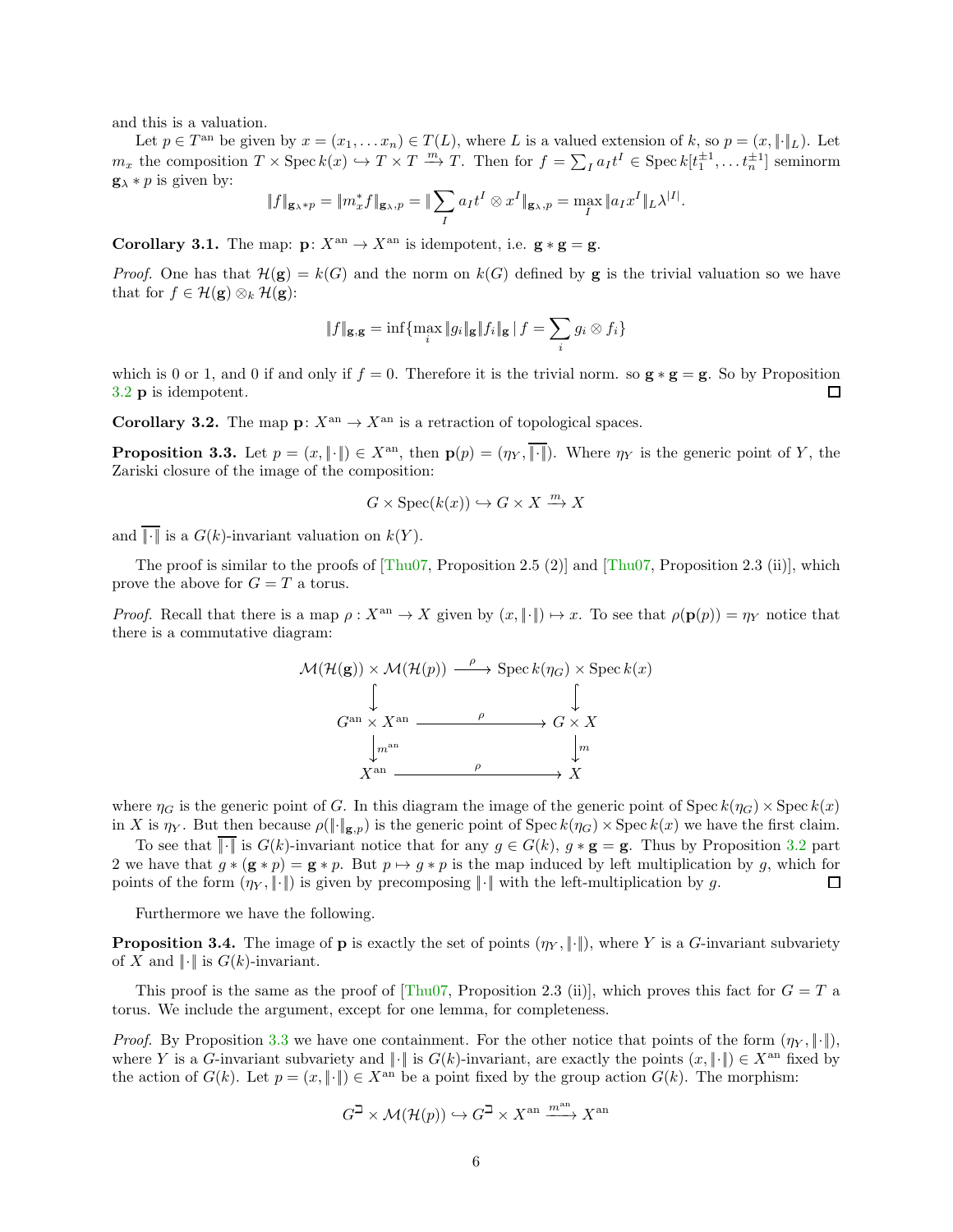maps the subset  $G^{\square}(k) \times \mathcal{M}(\mathcal{H}(p))$  onto x. The map is continuous and x is closed as Berkovich spaces are locally hausdorff and thus T1, and so every point in the closure of  $G^{\perp}(k) \times \mathcal{M}(\mathcal{H}(p))$  will have image p. Because  $p(p)$  is the image in  $X^{\text{an}}$  of the unique Shilov boundary point of  $G^{\perp}\times \mathcal{M}(\mathcal{H}(p))$  under

$$
G^{\beth} \times \mathcal{M}(\mathcal{H}(p)) \hookrightarrow G^{\beth} \times X^{\mathrm{an}} \xrightarrow{m^{\mathrm{an}}} X^{\mathrm{an}}
$$

we need to show that the unique point in the Shilov boundary of  $G^{\perp} \times \mathcal{M}(\mathcal{H}(p))$  is in the closure of  $G^{\square}(k)\times \mathcal{M}(\mathcal{H}(p)).$  The field k is algebraically closed so  $G(k)\times \text{Spec } \widetilde{\mathcal{H}(p)}$  is a dense subset of  $G\times \text{Spec } \widetilde{\mathcal{H}(p)}$ . The following lemma will complete the proof.  $\Box$ 

**Lemma 3.1.** Let  $L/k$  be a nonarchimedean field extension, and let  $\Sigma$  be a subset of  $G^{\perp}\times_k \mathcal{M}(L)$  with  $r(\Sigma)$ dense in  $G \times_k \text{Spec}(L)$ . Then the Shilov boundary is in the closure of  $\Sigma$ .

*Proof.* The case when G is a torus is proved in [\[Thu07](#page-18-2), lemma 2.4], and the proof proceeds the same for any connected linear algebraic group G.  $\Box$ 

# 3.2 The action of p on homogeneous spaces

If G is reductive and X is a spherical G-variety, then any G-invariant subvariety is in fact the closure of the G-orbit of some closed point  $y \in X$  ([\[Kno91\]](#page-17-0)). Thus we will restrict our attention to when G acts on an orbit. In this case we will give a formula for p in terms of valuations that will immediately relate it to the tropicalization map. We begin by recalling the construction of Luna and Vust which is used in [\[TV21\]](#page-18-1) to define tropicaliziation.

Let  $\overline{K} = k\{u\}$  denote Puiseux series over k, equipped with the u-adic valuation  $\|\cdot\|_u$ . In the case that  $G/H$  is spherical for any  $\overline{K}$ -point x, Luna and Vust define a  $G(k)$ -invariant valuation  $\| \cdot \|_x$  ([\[LV83,](#page-17-5) Section 4]). For any  $f \in k(G/H)$  there is a nonempty open subset of  $U \subseteq G(k)$  such that if  $g \in U$  then  $gf(x)$  is well defined. Luna and Vust show that for any  $f \in k(G/H)$  there is a dense open  $U_f \subseteq G(k)$  where  $||gf(x)||_u$  is constant as g varies over  $U_f$ . The valuation  $\|\cdot\|_x$  is given by  $\|f\|_x = \|gf(x)\|_u$  for  $g \in U_f$ .

We will now explain how this generalizes to other valued extensions  $L/k$ . Let x: Spec  $L \to G$  and denote the valuation on L by  $\|\cdot\|$ . The proof of the following lemma uses the same technique as the proof of  $[Kno91,$ Lemma 1.4].

<span id="page-6-0"></span>**Lemma 3.2.** For each  $f \in k(G)$  there is a nonempty Zariski open  $U_f \subseteq U$  such that for any  $g \in U_f$ ,  $||gf(x)||$ is constant. For  $f \in k[G]$  we have  $||gf(x)|| = \max_{h \in G(k)} ||hf(x)||$  when  $g \in U_f$ .

*Proof.* Without loss of generality we can assume  $f \in k[G]$ . Let M be the G-module generated by f, this is a finite dimensional vector space and thus has basis  $g_1f, \ldots g_rf$ . Let  $v = \max_i \|g_if(x)\|$ . Let  $V(v) = \{f' \in$  $k[G] | ||f'(x)|| < v$ . Then set  $U_f = \{ g \in G(k) | gf \notin V(v) \cap M \}.$  $\Box$ 

Let  $\lVert \cdot \rVert_x : k(G) \to (0, \infty)$  be given by:

<span id="page-6-1"></span>
$$
f \mapsto \|gf(x)\| \quad g \in U_f. \tag{1}
$$

**Corollary 3.3.** The function  $\|\cdot\|_x$  defines a  $G(k)$ -invariant valuation on  $k(G)$ .

**Lemma 3.3.** Let  $x : \text{Spec } L \to G$  be as above and let  $p = (x, \|\cdot\|)$  be the corresponding point in  $G^{\text{an}}$ . Then if  $\mathbf{p}(p) = (\eta_G, \overline{\|\cdot\|})$ , we have that  $\overline{\|\cdot\|} = \|\cdot\|_x$ .

*Proof.* We will show that  $\|\cdot\|_x$  and  $\overline{\|\cdot\|}$  agree for a regular functions  $f \in k[G]$ . Let  $m_x$  be the composition  $G \times \operatorname{Spec} k(x) \hookrightarrow G \times G \stackrel{m}{\longrightarrow} G$ . Then if  $m_x^* f = \sum_i g_i \otimes f_i(x) \in k[G] \otimes k(x)$  we have  $||f||_x = ||gf(x)|| =$  $\|\sum_i g_i(g) \otimes f_i(x)\| \leq \max_i (\|f_i(x))\|$ , where  $g \in U_f$ ,  $\overline{U}_f$  the open subset of  $G(k)$  from Lemma [3.2.](#page-6-0) But then  $\overline{\|f\|} = \|m_x^* f\|_{\mathbf{g},p}$  and

$$
\|m_x^* f\|_{\mathbf{g},p} = \inf \left\{ \max_i \|g_i\|_{\mathbf{g}} \|f_i(x)\|_{p} \mid \sum_i g_i \otimes f_i(x) = m_x^* f \right\}.
$$

Because  $\lVert \cdot \rVert_{g}$  is trivial we have that  $\lVert f \rVert_{x} \leq \lVert f \rVert$ .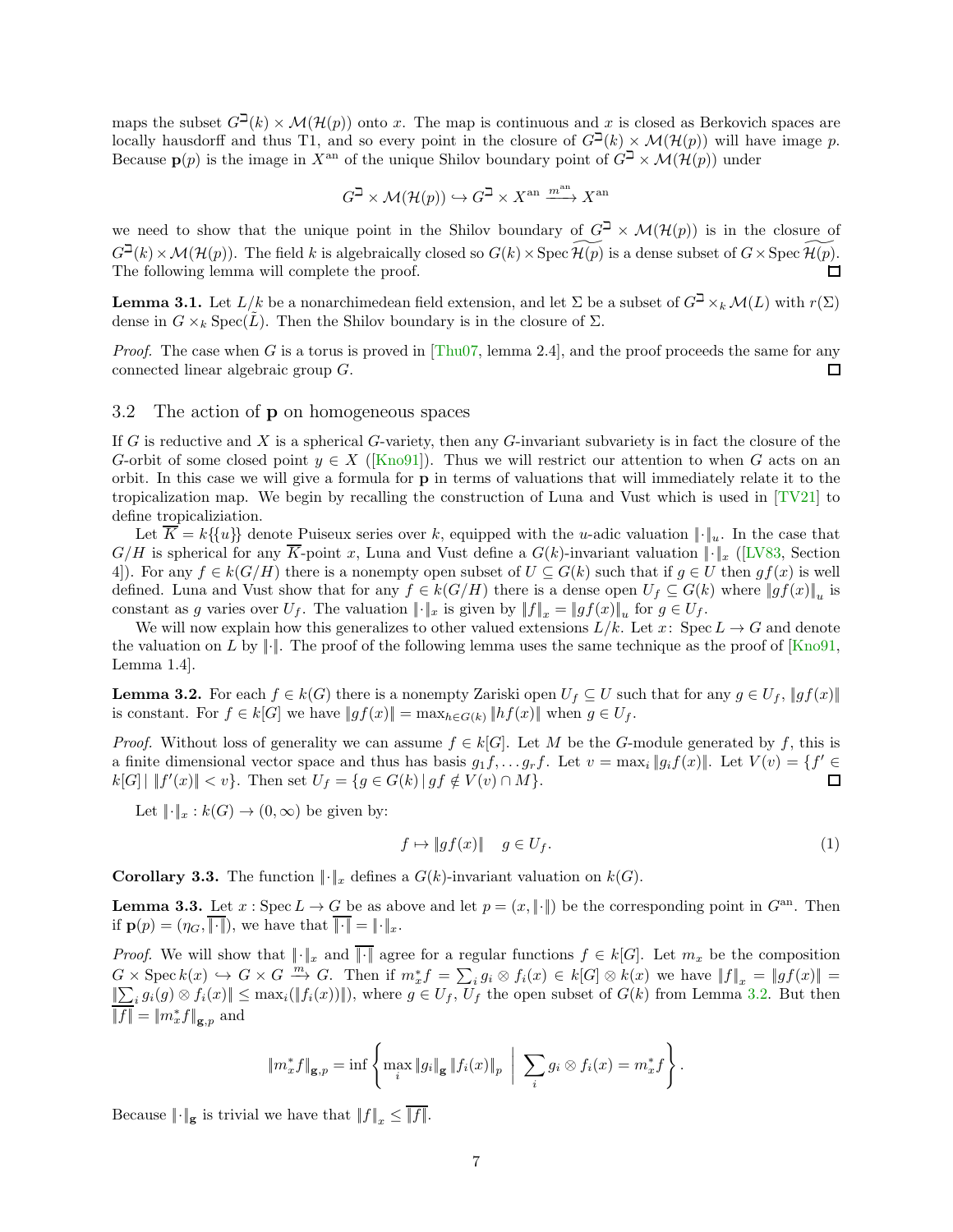Conversely, to show that  $||f||_x \ge ||f||$  it suffices to show that there is one expression  $m_x^* f = \sum_i g_i \otimes f_i(x)$ such that  $||f||_x = \max_i ||f_i(x)||$ . Let  $m_x^* f = \sum_i g_i \otimes f_i(x)$ , by manipulating the sum we can assume all the  $g_i$  and  $f_i(x)$  are nonzero and the functions  $g_i$  are k-linearly independent. We can also assume that  $\max_i(\|f_i(x)\|) = \|f_1(x)\|$ . Let V be the k-span in L of  $f_i(x)$ . Fix  $\alpha > 1$ . It follows from [\[BGR84](#page-17-6), Subsection 2.6.2, Proposition [3](#page-7-0)<sup>3</sup> there is a k-basis of V,  $v_1, \ldots v_r$  such that  $v_1$  is a multiple of  $f_1(x)$ , and for any  $\lambda_1, \ldots \lambda_r \in k$ 

$$
\left\|\sum_{j}\lambda_jv_j\right\| \geq \alpha^{-1}\max_j(\|v_j\|).
$$

Then we have for each i,  $f_i(x) = \sum_j \lambda_j^i v_j$ . So then  $m_x^* f = \sum_j (\sum_j \lambda_j^i g_i) \otimes v_j$ , by assumption for each j, the function  $\sum_i \lambda_j^i g_i \in k[G]$  is not identically 0. Take  $g \in U_f$  and such that  $\sum_i \lambda_1^i g_i(g) \neq 0$ , which exists because  $U_f$  is nonempty and open and so is the set of points such that  $\sum_i \lambda_1^i g_i(g) \neq 0$ . Now we have that:

$$
\|f\|_{x} = \left\| \sum_{j} (\sum_{i} \lambda_{j}^{i} g_{i}(g)) \otimes v_{j} \right\| \geq \alpha^{-1} \max_{j} (\|v_{j}\|) = \alpha^{-1} \|f_{1}(x)\|.
$$

But this holds for all  $\alpha > 1$ . So  $||f||_x = ||f_1(x)|| = \max_i (||f_i(x)||)$ . So  $||f||_x \ge ||\overline{f}||$ , and thus the valuations are equal on  $k[G]$ . equal on  $k[G]$ , and thus are equal on all of  $k(G)$ .

Let Y be the G-orbit in X of some closed point y. The morphism  $G \to Y$  given by  $g \mapsto gy$  defines an inclusion  $k(Y) \to k(G)$ . Given some valued extension  $L/k$  and  $x \in G(L)$ , one can restrict  $\lVert \cdot \rVert_x$  to  $k(Y)$ . Let x' be the image of x under the map  $G(L) \to Y(L)$ . Then  $\lVert \cdot \rVert_x$  is in fact given by

<span id="page-7-2"></span>
$$
\|f\|_{x} = \|gf(x')\| \quad g \in U_f.
$$
 (2)

We denote the restriction of  $\|\cdot\|_x$  to  $k(Y)$  by  $\|\cdot\|_{x'}$ .

<span id="page-7-1"></span>**Corollary 3.4.** The map  $\mathbf{p} \colon Y^{\text{an}} \to Y^{\text{an}}$  is given by  $(x, \|\cdot\|) \mapsto (\eta_Y, \|\cdot\|_{x'})$ . Furthermore all the  $G(k)$ -invariant valuations on  $k(Y)$  have the form  $\lVert \cdot \rVert_{x'}$  for some  $x' \in Y$ .

*Proof.* We have a surjection of sets  $G^{an} \to Y^{an}$  and a commutative diagram of maps of analytic spaces:

$$
G^{\text{an}} \times G^{\text{an}} \longrightarrow G^{\text{an}}
$$
  

$$
\downarrow \qquad \qquad \downarrow
$$
  

$$
G^{\text{an}} \times Y^{\text{an}} \longrightarrow Y^{\text{an}}
$$

Thus by Proposition [3.2](#page-4-0) part 3 we see that  $\mathbf{p}((x, \|\cdot\|)) = (\eta_Y, \|\cdot\|_{x}).$ 

To see that this is all  $G(k)$ -invariant valuations on  $k(Y)$ , notice that it follows from Proposition [3.4](#page-5-1) that all  $G(k)$ -invariant valuations on  $k(G)$  are of the form  $\|\cdot\|_x$  for some  $x \in X(L)$  and it follows from [\[Kno91](#page-17-0), Corollary 1.5] that any  $G(k)$ -invariant valuation on  $k(Y)$  is the restriction of one on  $k(G)$ .  $\Box$ 

#### 3.3 A strong deformation retraction when G is reductive

Assume G is a reductive group. We construct a strong deformation retraction from  $X^{\text{an}}$  onto  $p(X^{\text{an}})$ , using the same method as the proof of [\[Ber90,](#page-17-3) Theorem 6.2.1]. Fix a maximal torus T in G, Borel subgroup  $B_+$ containing T, and let B<sub>−</sub> be the opposite Borel i.e. the unique Borel subgroup of G such that  $B_+ \cap B_- = T$ . Let  $U_+$  be the unipotent radical of  $B_+$ , and let  $U_-\$  be the unipotent radical of  $B_-\$ . Then the map:

$$
U_-\times T\times U_+\to G
$$

given by the multiplication map, is in fact an open immersion  $[GP11, Expose XXII]$ . Denote the image by  $Ω.$  The groups  $U_+$  and  $U_+$  are isomorphic affine N-space for some N. Let  $U_+$  = Spec  $k[u_1, \ldots u_N]$ , and

<span id="page-7-0"></span><sup>&</sup>lt;sup>3</sup>While [\[BGR84\]](#page-17-6) works with k nontrivially valued, this result holds for trivially valued k as well, the proof is effectively the same. Such bases are called  $\alpha$ -Cartesian bases.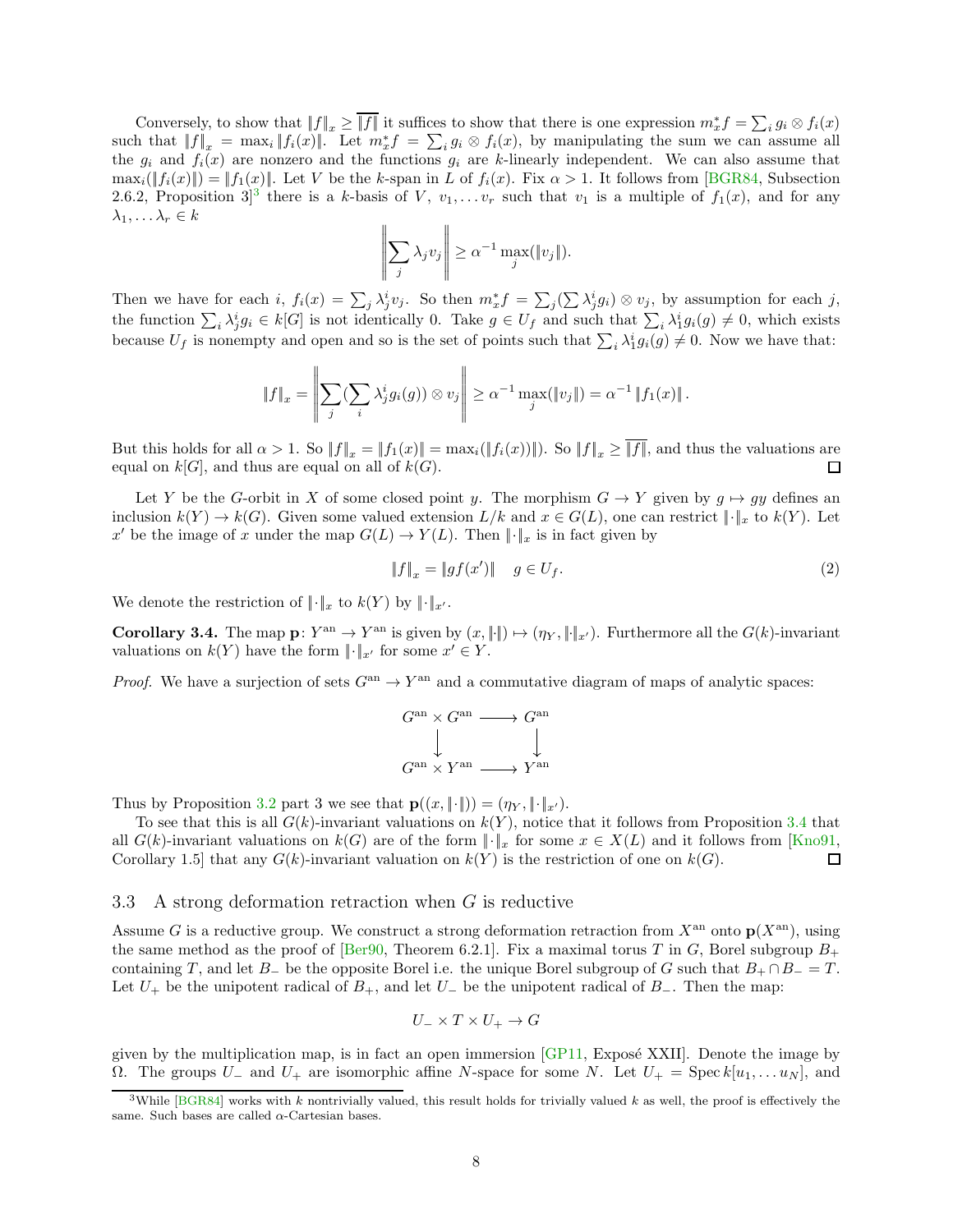$U_{-} = \text{Spec } k[u_{-1}, \ldots u_{-N}]$ , and let  $T = \text{Spec}(k[t_1^{\pm 1}, \ldots t_n^{\pm 1})]$ . Then the coordinate ring of  $\Omega_{\underline{1}} k[\Omega]$ , is given by Spec  $k[t_i^{\pm 1}, u_j]$ . Then set  $T_i = t_i - 1$ . For each  $\lambda \in [0, 1]$  there is a point  $\mathbf{g}_{\lambda} \in k[\Omega]^{\beth}$  given by the semivaluation  $\lVert \cdot \rVert_{\mathbf{g}_{\lambda}},$  which is defined by:

$$
\left\|\sum_{I,J}\alpha_{I,J}T^I u^J\right\|_{\mathbf{g}_{\lambda}}=\min_{I,J}\|\alpha_{I,J}\|\,\lambda^{|I|+|J|}
$$

where I and J denote multi-indices. Then  $\mathbf{g}_1 = \mathbf{g}$  and  $\mathbf{g}_0 = e$ , the identity of G. Thus we have a map of sets:

 $H: [0, 1] \times X^{\text{an}} \to X^{\text{an}}$ 

 $(\lambda, p) \mapsto \mathbf{g}_{\lambda} * p$ . Furthermore  $H(0, p) = p$  and  $H(1, p) = \mathbf{p}(X^{\text{an}})$ . Notice that because  $\mathbf{g}_{\lambda} \in X^{\beth}$  for any  $\lambda \in [0,1],$  we can restrict H to a map  $[0,1] \times X^{\beth} \to X^{\beth}$ , with  $H(0,p) = p$  and  $H(1,p) = p(p)$ .

<span id="page-8-2"></span>**Proposition 3.5.** The map  $H$  is a homotopy, and in fact a strong deformation retraction of  $X^{\text{an}}$  onto  $p(X^{\text{an}})$ . Similarly H defines a strong deformation retraction from  $X^{\beth}$  onto  $p(X^{\beth})$ .

*Proof.* That H is continuous follows directly from [\[Ber90](#page-17-3), Corollary 6.1.2]. It follows from Proposition [3.2](#page-4-0) part 2 that H is strong deformation retract because we have that  $\mathbf{g}_{\lambda} * \mathbf{g}_1 = \mathbf{g}_1$ . Indeed, for  $f \in k[\Omega]$  we will show that  $\|m^*f\|_{\mathbf{g}_{\lambda},\mathbf{g}_{1}}=1$ . Let  $m^*f=\sum a_{I,J}^{L,M}t^I u^J\otimes t^L u^M$ . Without loss of generality we can assume that  $a_{I,J}^{L,M} = 0$  whenever I or L is less than 0, because otherwise we can factor out a power of  $t^R \otimes t^S$ , and  $||t^R \otimes t^S||_{\mathbf{g}_{\lambda},\mathbf{g}_1} = 1$ . But then we can rewrite the sum by substituting  $T_i$  for  $t_i - 1$ , and we have that  $m^*f = \sum b_{I,J}^{L,M} T^I u^J \otimes T^L u^M$ . Note that  $T^I$  and  $u^J$  both evaluate to 0 on the identity. If  $f \neq 0$  then  $e^* \times id \circ m^* f \neq 0$ , so there must be some term  $b_{0,0}^{L,M} \neq 0$ . But then:

$$
\|m^{\ast}f\|_{\mathbf{g}_{\lambda},\mathbf{g}_{1}}=\left\|\sum b_{I,J}^{L,M}T^{I}u^{J}\otimes T^{L}u^{M}\right\|_{\mathbf{g}_{\lambda},\mathbf{g}_{1}}=\max\limits_{I,J,L,M}(\left\|b_{I,J}^{L,M}\right\|)(\lambda^{|I|+|J|})=1
$$

as the maximum is achieved when  $|I| + |J| = 0$ .

# <span id="page-8-0"></span>4 The Luna-Vust Classification of Spherical varieties

Here we review the classification of embeddings of spherical homogeneous spaces via colored fans. The classification was first given by Luna and Vust in [\[LV83\]](#page-17-5), though we will follow the exposition of [\[Kno91\]](#page-17-0). Much of the notation for spherical varieties is different than that of toric varieties, we will attempt to align our notation with that of toric varieties, similar to the notation in [\[Nas17](#page-17-1)].

Let k be an algebraically closed and trivially valued field<sup>[4](#page-8-1)</sup> and let G be a reductive group over k. Let H be a closed subgroup such that  $G/H$  has an open B-orbit, for some Borel subgroup  $B \subseteq G$ . A  $G/H$ embedding is a normal G-variety X with a G-equivariant open embedding  $G/H \hookrightarrow X$ . Note that if X is a spherical variety with open B-orbit  $B_0$ , then it is a  $G_0$ -embedding where  $G_0$  is the open G-orbit  $GB_0$ . The Luna-Vust theory is a generalization of the toric case which puts embeddings of a torus in bijection with fans. Here G/H-embeddings are put in bijection with *colored fans*. To define colored fans and state the classification we will need to introduce some data associated to  $G/H$ , primarily a lattice  $M$ , its dual lattice N, a convex cone V in  $N \otimes_{\mathbb{Z}} \mathbb{R}$ , and a finite set of *colors*  $\mathcal{D}(G/H)$ .

# 4.1 Data associated to  $G/H$

Let  $\mathfrak{X}(B)$  be the character lattice of B and define:

 $k(G/H)^{(B)} = \{f \in k(G/H)^{\times} \mid \text{there exists } \chi_f \in \mathfrak{X}(B) \text{ such that for any } b \in B(k), b \cdot f = \chi_f(b)f\}.$ 

<span id="page-8-1"></span><sup>&</sup>lt;sup>4</sup>In the literature on spherical varieties one does not generally specify a valuation on  $k$ , but it is assumed the valuations on  $k(X)$  are trivial when restricted to k.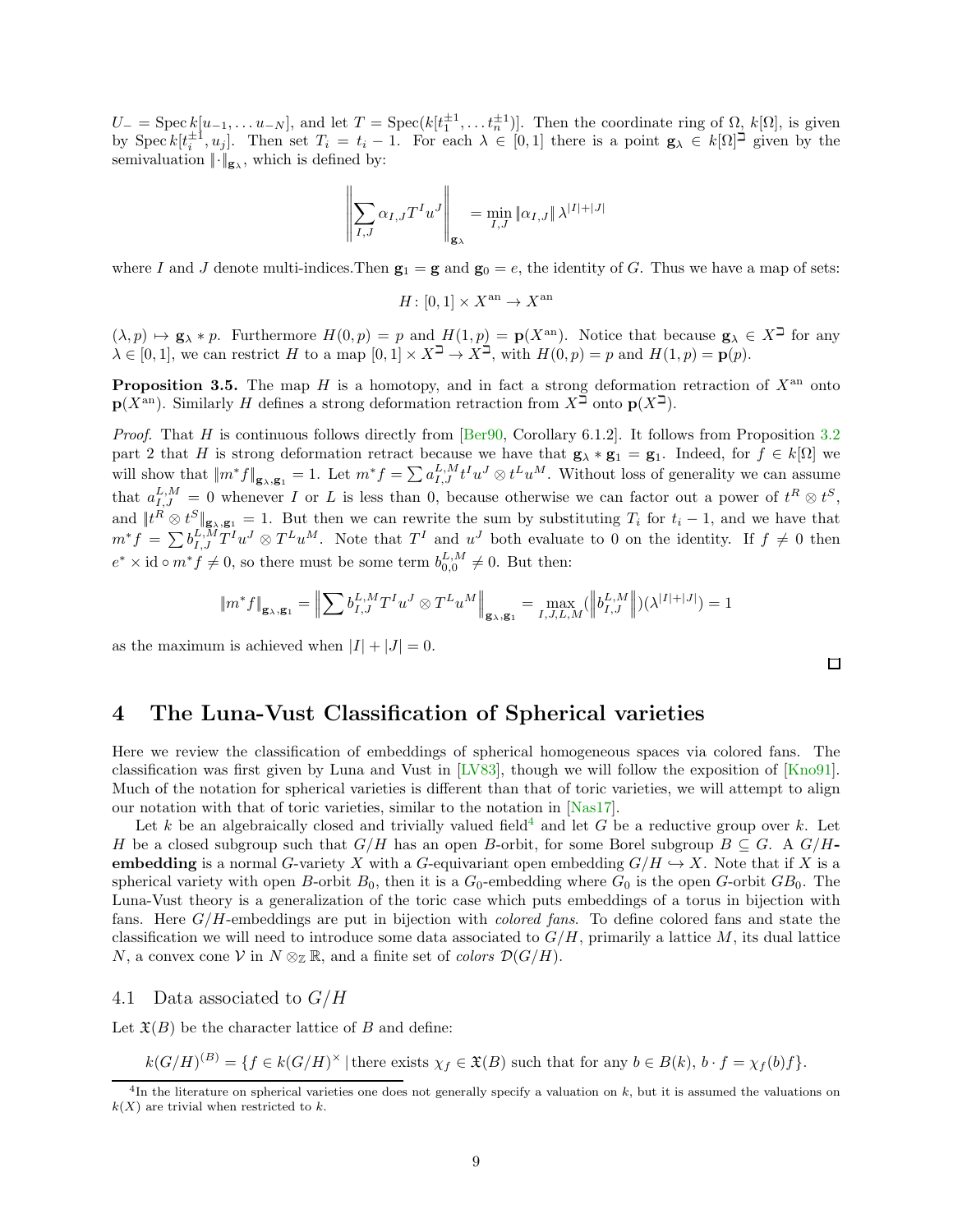We say elements of  $k(G/H)^{(B)}$  are B semi-invariant. There is a map  $k(G/H)^{(B)} \to \mathfrak{X}(B)$  given by:

$$
f \mapsto \chi_f
$$

and the kernel is exactly  $k^{\times}$ . Let the image of this map be M, set  $N = \text{hom}(M, \mathbb{Z})$ ,  $M_{\mathbb{R}} = N \otimes_{\mathbb{Z}} \mathbb{R}$ , and  $N_{\mathbb{R}} = N \otimes_{\mathbb{Z}} \mathbb{R}$ . We say M is the weight lattice of  $G/H$ . Notice that every valuation  $\|\cdot\|$  on  $k(G/H)$  defines an element  $\varrho(\|\cdot\|) \in N_{\mathbb{R}}$  by:

$$
\varrho(\lVert \cdot \rVert)(\chi_f) = -\log(\lVert f \rVert).
$$

In particular if V is the set of  $G(k)$ -invariant valuations on  $k(G/H)$  then the map  $\varrho$  restricted to V is an injection by [\[Kno91](#page-17-0), Corollary 1.8] and the image is a finitely generated convex cone [\[Kno91](#page-17-0), Corollary 5.3]. In general though the map  $\varrho$  is *not* injective. We say  $\mathcal V$  is the **valuation cone** of  $G/H$  and identify it with its image in  $N_{\mathbb{R}}$ .

Now let X be a  $G/H$ -embedding, and let Y be a G-orbit. Then define:

$$
\mathcal{D}(X) := \{ D \mid D \text{ a } B\text{-stable prime divisor in } X \}
$$
  

$$
\mathcal{D}_Y(X) := \{ D \mid D \text{ a } B\text{-stable prime divisor in } X \text{ and } D \supseteq Y \}
$$

For any prime divisor D in X let  $\| \cdot \|_D$  be the valuation D induces on  $k(G/H)$ . For convenience we may write  $\rho(D)$  when we mean  $\rho(\|\cdot\|_D)$ .

### 4.2 Colored fans

We can now define colored fans and colored cones.

**Definition 4.1.** A colored cone is a pair  $(\sigma, \mathcal{F})$  where  $\sigma$  is a strictly convex cone in  $N_{\mathbb{R}}$ , and  $\mathcal{F}$  is a subset of  $\mathcal{D}(G/H)$  (referred to as the colors), such that the following are satisfied:

CC1  $\sigma$  is generated by  $\rho(\mathcal{F})$  and finitely many elements of  $\mathcal{V}$ .

CC2 The relative interior of  $\sigma$  intersects  $\mathcal V$ .

CC3  $0 \notin \varrho(\mathcal{F}).$ 

We say  $(\sigma', \mathcal{F}')$  is a **colored face** of a colored cone  $(\sigma, \mathcal{F})$  if  $\sigma'$  is a face of the cone  $\sigma$ , the relative interior of  $\sigma'$  intersects  $V$ , and  $\mathcal{F}' = \mathcal{F} \cap \varrho^{-1}(\sigma)$ . A **colored fan**,  $\mathfrak{F}$ , is a finite set of colored cones containing all the colored faces of any colored cone in  $\mathfrak{F}$ , and for any  $\|\cdot\| \in \mathcal{V}$  there is at most one colored cone  $(\sigma, \mathcal{F}) \in \mathfrak{F}$ with  $\|\cdot\|$  in the relative interior of  $\sigma$ .

We associate a colored cone to each  $G$ -orbit in  $X, Y$ , as follows. First define:

$$
\mathcal{B}_Y(X) = \{ D \in \mathcal{D}_Y(X) \mid D \text{ is } G\text{-stable} \}
$$

$$
\mathcal{F}_Y(X) = \{ D \in \mathcal{D}_Y(X) \mid D \text{ is not } G\text{-stable} \}
$$

and let  $\sigma_Y(X)$  be the cone in  $N_{\mathbb{R}}$  generated by  $\rho(\mathcal{B}_Y(X))$  and  $\rho(\mathcal{F}_Y(X))$ . We identify the elements of  $\mathcal{F}_Y(X)$ with elements of  $\mathcal{D}(G/H)$  by intersecting each element D with  $G/H$ , as  $D \cap G/H$  is dense in D when D isn't G-stable. Then we get a colored cone  $(\sigma_Y(X), \mathcal{F}_Y(X))$ . Just as affine toric varieties correspond to cones, we have a particular type of  $G/H$ -embedding corresponding to colored cones. A  $G/H$ -embedding is **simple** if it has a unique closed G-orbit.

Theorem 4.1. [\[Kno91,](#page-17-0) Theorem 3.1] The map

$$
X \mapsto (\sigma_Y(X), \mathcal{F}_Y(X))
$$

gives a bijection between isomorphism classes of simple  $G/H$ -embeddings and colored cones.

We can construct all simple subembeddings of X in the following way. Let Y be a  $G$ -orbit in X, then define:

<span id="page-9-0"></span>
$$
X_0 := X \setminus \left( \bigcup_{D \in \mathcal{D}(X) \setminus \mathcal{D}_Y(X)} D \right).
$$
\n(3)

Note that  $\mathcal{D}(X) \setminus \mathcal{D}_Y(X)$  consists of all divisors D such that  $\| \cdot \|_D$  is *not* an element of  $\sigma_Y(X)$ .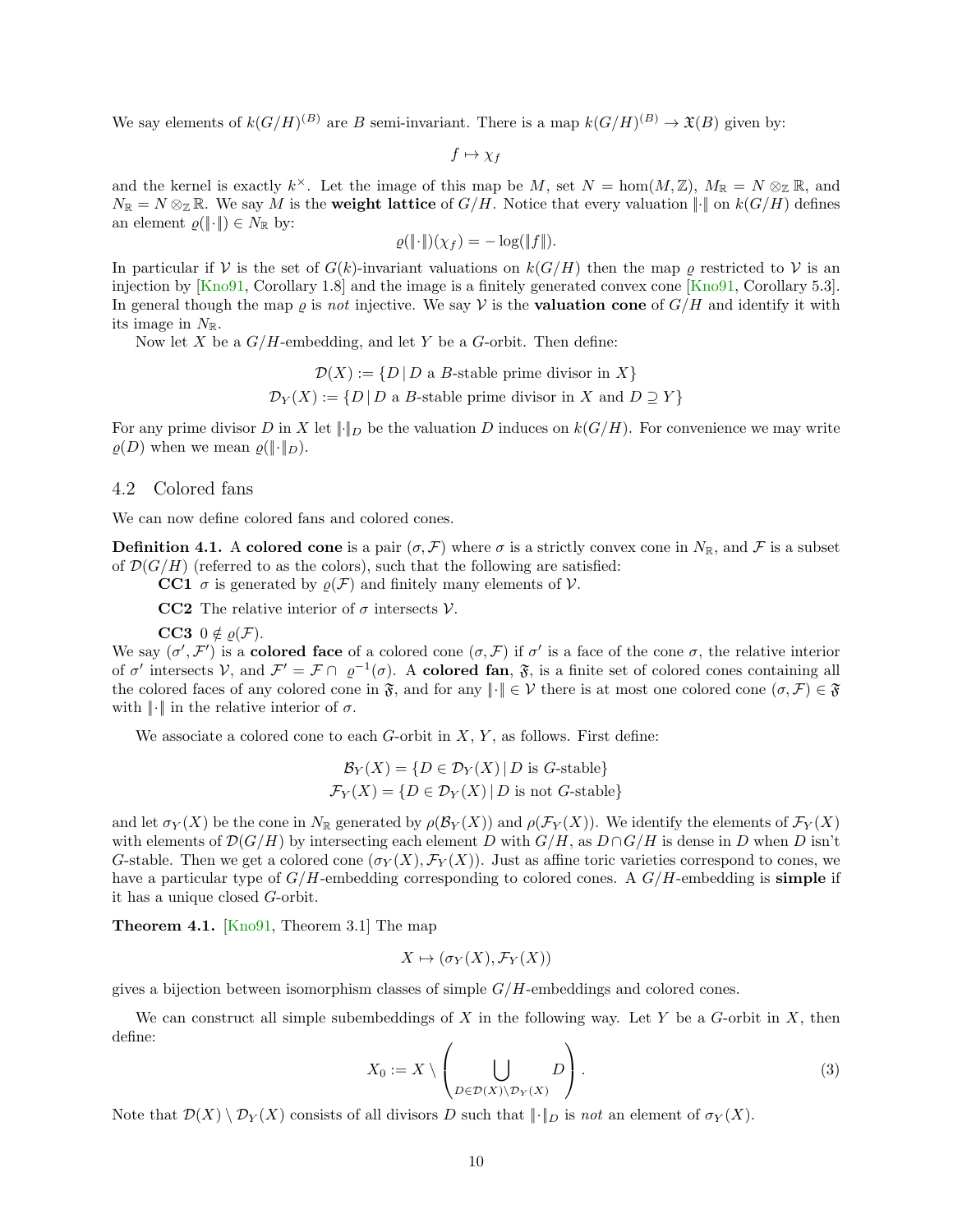<span id="page-10-0"></span>**Theorem 4.2.** [\[Kno91,](#page-17-0) Theorem 2.1] The open subvariety  $X_0$  is a B-stable, affine open subset of X. The intersection  $Y \cap X_0$  is an open B-orbit, and  $GX_0$  is a simple embedding with closed orbit Y.

<span id="page-10-2"></span>When X is simple we have that  $GX_0 = X$ . The following theorem describes the cone  $\sigma_Y(X)$  in this case. **Theorem 4.3.** [\[Kno91,](#page-17-0) Theorem 2.5] Let X be a simple embedding with closed orbit Y, and let  $X_0$  be as in [3.](#page-9-0)

1.  $k[X_0]^{(B)} = \{f \in k(G/H)^{(B)} | \chi_f \in (\sigma_Y(X))^{\vee}\}.$ 

- 2. The center of  $\|\cdot\|$  exists if and only if  $\|\cdot\| \in \sigma_Y(X)$ .
- 3. The center of  $\|\cdot\|$  is Y if and only if  $\|\cdot\|$  is in the relative interior of  $\sigma_Y(X)$ .

Furthermore we have the following about the faces of  $\sigma_Y(X)$  and the orbits of X.

**Lemma 4.1.** [ $\text{Kno91}$ , Lemma 3.2] The map

$$
Z \mapsto (\sigma_Z(X), \mathcal{F}_Z(X))
$$

gives a bijection between orbits Z whose closure contains Y and the colored faces of  $(\sigma_Y(X), \mathcal{F}_Y(X))$ .

Due to the above, and the fact that there are finitely many G-orbits in  $X$  ([\[Kno91\]](#page-17-0)), we have that the set  $\mathfrak{F}(X) := \{(\sigma_Y(X), \mathcal{F}_Y(X)) | Y$  is a G-orbit is a colored fan. We can now state the main theorem in the classification.

Theorem 4.4. [\[Kno91,](#page-17-0) Theorem 3.3] The map:

$$
X \mapsto \mathfrak{F}(X)
$$

is a bijection between isomorphism classes of  $G/H$ -embeddings and colored fans.

Example 4.1. The classification of toric varieties by fans is a special case of the Luna-Vust theory. Let  $G = T$  be a torus, let H be trivial. Then  $\mathcal{D}(T) = \emptyset$ , N is the cocharacter lattice of T, and T-embeddings are classified by fans in  $N_{\mathbb{R}}$ .

<span id="page-10-1"></span>**Example 4.2.** Let  $G = SL_2$  and let H be the subgroup of upper triangular matrices with 1s on the diagonal. Let O denote the origin of  $\mathbb{A}^2$ , there is an isomorphism  $G/H \to \mathbb{A}^2_k \setminus O$  given by mapping a matrix to its first column. The complement of the x-axis is an open orbit of the Borel subgroup of upper triangular matrices, B. We have that  $\mathfrak{X}(B) \cong \mathbb{Z}$ , where the generator is the character  $\chi$  given by:

$$
\left[\begin{array}{cc}a&b\\0&a^{-1}\end{array}\right]\mapsto a.
$$

Furthermore  $k(G/H)^{(B)}/k^{\times} = \{y^n | n \in \mathbb{Z}\}\$ and  $\chi_{y^n} = \chi^{-n}$ , so  $M = \mathfrak{X}(B)$ . Thus  $N_{\mathbb{R}} \cong \mathbb{R}$ . Let D be the x-axis in  $\mathbb{A}^2$ . Consider the embedding  $\mathbb{A}^2 \to \mathbb{P}^2$  given by  $(a, c) \mapsto [a : c : 1]$ . Extend the SL<sub>2</sub>-action to  $\mathbb{P}^2$  by letting SL<sup>2</sup> act on the first two homogeneous coordinates while preserving the third.

Let L be the line at infinity in  $\mathbb{P}^2$ . Then both  $||\cdot||_D$  and  $||\cdot||_L$  are  $G(k)$ -invariant and furthermore  $\varrho(||\cdot||_D) = 1$ and  $\varrho(\|\cdot\|_L) = -1$ , thus  $\mathcal{V} = N$ . There is one color, given by the x-axis. The table below consists of a complete list of all  $G/H$ -embeddings. The hollow circle denotes the color  $D$ , and  $E$  denotes the exceptional divisor in the blow ups at O:  $Bl_0 \mathbb{A}^2$  and  $Bl_0 \mathbb{P}^2$ .

| X                                                                                                                                                          | Closed<br>$G$ -orbits                                    | $\mathfrak{F}(X)$ |
|------------------------------------------------------------------------------------------------------------------------------------------------------------|----------------------------------------------------------|-------------------|
| $\mathbb{A}^2 \setminus O$<br>$\mathrm{Bl}_O\mathbb{A}^2$<br>$\mathbb{P}^2 \setminus O$<br>$\mathrm{Bl}_O\mathbb{P}^2$<br>$\mathbb{A}^2$<br>$\mathbb{P}^2$ | $F_{\!\scriptscriptstyle\! L}$<br>L<br>L, E<br>Ω<br>L, O |                   |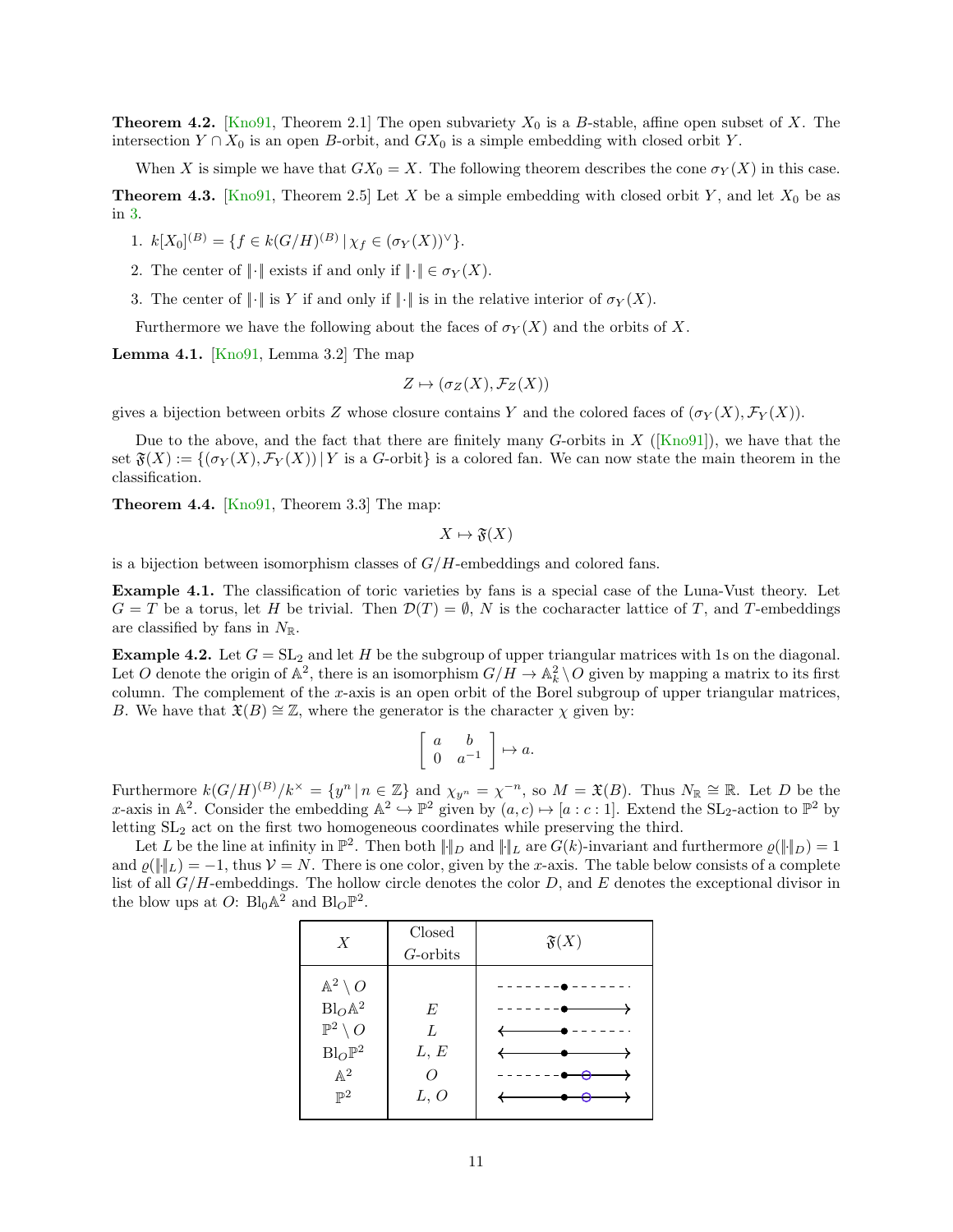### 4.3 Orbits and Orbit Closures

Let Z be the G-orbit of a closed point in X. Notice that from Theorem [4.2](#page-10-0) it follows that Z is spherical. Let  $\overline{Z}$  be the closure of Z in X, so  $\overline{Z}$  is a Z-embedding. Let  $M(Z)$  be the weight lattice of Z,  $N_{\mathbb{R}}(Z)$  = hom $(M(Z), \mathbb{R})$ ,  $V(Z)$  be the valuation cone, and  $\mathcal{D}(Z)$  be the B-stable prime divisors. We will relate the above to M,  $N_{\mathbb{R}}$ , V, and  $\mathcal{D}(G/H)$ . Furthermore we will give the relationship between the colored fan of X and that of Z. See [\[Kno91,](#page-17-0) Section 4] for further discussion of the following.

Given  $z \in Z$  there is a map  $\varphi: G/H \to Z$  given by  $gH \mapsto gz$ . This induces a map of function fields  $k(Z) \hookrightarrow k(G/H)$ . The map  $k(Z) \hookrightarrow k(G/H)$  gives an inclusion  $M(Z) \hookrightarrow M$  and after dualizing, a surjection  $\varphi_*\colon N_{\mathbb{R}} \to N_{\mathbb{R}}(Z)$ . Let  $\tau = \sigma_Z(X)$ ,  $N(\tau) = N_{\mathbb{R}}/\text{span}(\tau)$ , and let  $M(\tau)$  be the dual vector space to  $N(\tau)$ . Consider the following subset of D:

$$
\mathcal{F}_{\varphi} = \{ D \in \mathcal{D} \mid D \text{ maps dominantly to } Z \}.
$$

Let  $\mathcal{F}_{\phi}^{\rm c} = \mathcal{D} \setminus \mathcal{F}_{\phi}$ .

<span id="page-11-2"></span>**Theorem 4.5.** [\[Kno91,](#page-17-0) Theorem 4.4] We have that  $N(\tau) = N(Z)$ , the map  $\varphi_*$  is the projection  $N \to N(\tau)$ ,  $M(\tau) = M(Z), \varphi_*(\mathcal{V}) = \mathcal{V}(Z)$ , and there is a bijection  $\mathcal{F}^c_{\varphi} \to \mathcal{D}(Z)$  given by  $\varphi$ .

To state the relationship between  $\mathfrak{F}(X)$  and  $\mathfrak{F}(\overline{Z})$  define the following colored fan:

$$
Star(\tau) := \{ (\varphi_*(\sigma), \varphi_*(\mathcal{F} \cap \mathcal{F}_{\varphi}^c)) \mid (\sigma, \mathcal{F}) \in \mathfrak{F}(X) \text{ and } (\tau, \mathcal{F}_Z(X)) \text{ is a colored face of } (\sigma, \mathcal{F}). \}.
$$

Then as a result of  $[Kno91, Theorem 4.5]$  we have that.

<span id="page-11-1"></span>**Theorem 4.6.** Let X be a  $G/H$ -embedding, and let  $Z \subseteq X$  be a G-oribt. Let the Zariski closure of Z in X be  $\overline{Z}$ . Then  $\text{Star}(\sigma_Z(X)) = \mathfrak{F}(\overline{Z})$ .

# <span id="page-11-0"></span>5 Spherical Tropicalization

In this Section we review tropicalization for toric varieties, tropicalization of spherical varieties, and prove Theorem [A.](#page-0-0) We also discuss applications of Theorem [A.](#page-0-0) Let k be an algebraically closed and trivially valued field, let G be a reductive group over k, let X be a spherical G-variety with open G-orbit  $G/H$ .

# 5.1 Tropicalization of toric varieties

Let  $\overline{K} = k\{\{u\}\}\$ be the field of Puiseux series, equipped with the *u*-adic valuation which we denote  $\|\cdot\|_u$ . Let  $T = \operatorname{Spec} k[t_1^{\pm 1}, \ldots t_n^{\pm 1}]$  and let be W a subvariety of T. There is a map of sets trop<sub>T</sub>:  $W(\overline{K}) \to \mathbb{R}^n$  given by:

$$
(t_1, \ldots, t_n) \mapsto (-\log(\|t_1\|_u), \ldots - \log(\|t_n\|_u)).
$$

We say the closure of  $\text{trop}_T(W(K))$  is the **tropicalization of** W, denoted  $\text{Trop}_T(W)$ .

This construction extends to subvarieties of toric varieties, as follows. Let  $X$  be a toric variety, with dense torus T. Let N be the cocharacter lattice of T, and let  $F(X)$  be the fan in  $N_{\mathbb{R}} = N \otimes_{\mathbb{Z}} \mathbb{R}$  associated to X. Given a cone  $\sigma \in F(X)$ , consider the vector space  $N(\sigma) = N_{\mathbb{R}}/ \text{span}(\sigma)$ . As a set we define we the tropicalization of  $X$  to be:

$$
\mathop{\mathrm{Trop}}\nolimits_T(X):=\bigsqcup_{\sigma\in F(X)}N(\sigma).
$$

To define a topology on  $\text{Top}_T(X)$  we first consider the case when X is affine; so X corresponds to a cone  $\sigma \in F(X)$ . Let  $M_{\mathbb{R}}$  be the dual vector space to  $N_{\mathbb{R}}$ ; let  $\sigma^{\vee} \subseteq M_{\mathbb{R}}$  denote linear functions on  $N_{\mathbb{R}}$  that are nonnegative on  $\sigma$ . Let  $\overline{\mathbb{R}} = \mathbb{R} \cup \{\infty\}$ . If hom $(\sigma^{\vee}, \overline{\mathbb{R}})$  denotes semigroup homomorphisms  $\sigma^{\vee} \to \overline{\mathbb{R}}$ , then there is a natural bijection  $\text{Top}_T(X) \to \text{hom}(\sigma^\vee, \overline{\mathbb{R}})$  defined as follows. The fan  $F(X)$  consists of the faces of  $\sigma$ . Let  $\tau$  be a face of  $\sigma$  and let  $M(\tau)$  be the dual of  $N(\tau)$ . Recall that  $M(\tau) = \tau^{\perp} \subseteq M_{\mathbb{R}}$ . So  $\alpha \in N(\tau)$ defines a semigroup homomorphism  $\tilde{\alpha} : \sigma^{\vee} \to \overline{\mathbb{R}}$ 

$$
\tilde{\alpha}(v) = \begin{cases} \alpha(v), & v \in \tau^{\perp} \cap \sigma^{\vee} \\ \infty, & \text{else} \end{cases}
$$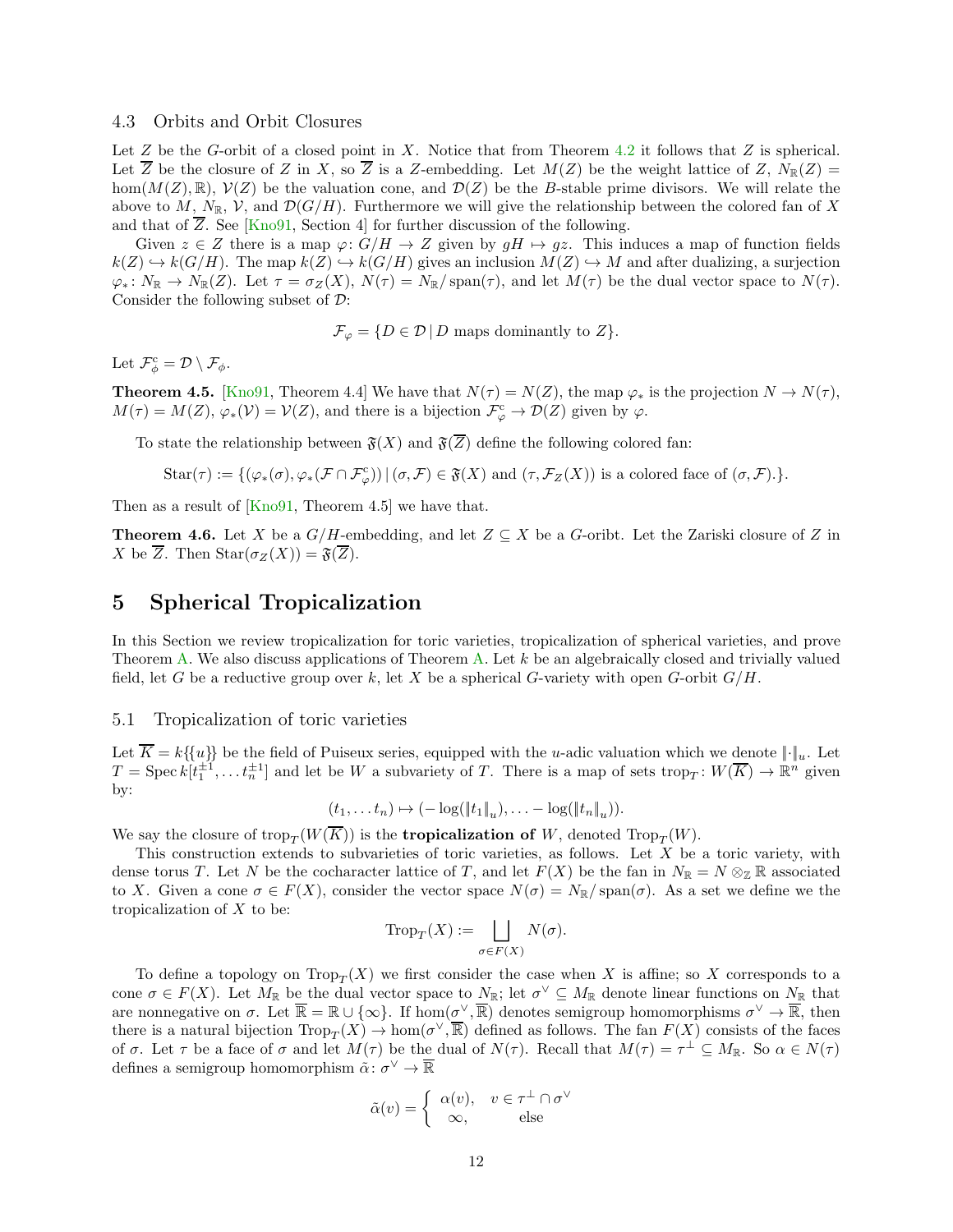This then defines a bijection  $\text{Top}_T(X) \to \text{hom}(\sigma^{\vee}, \overline{\mathbb{R}})$  and we give  $\text{Top}_T(X)$  the topology  $\text{hom}(\sigma^{\vee}, \overline{\mathbb{R}})$ inherits from  $\overline{\mathbb{R}}^{\sigma^{\vee}}$ . For a general toric variety X we glue the tropicalizations of affine toric subvareities according to the shared faces of their respective cones in  $F(X)$ . For further discussion of tropicalization of toric varieties and their subvarieties see [\[Pay09\]](#page-18-0).

Recall that X is a disjoint union of tori which are in bijection with the cones of  $F(X)$ . Thus there is a tropicalization map  $X(K) \to \text{Top}_T(X)$  which is defined by taking a disjoint union of the tropicalization maps of the tori  $T(\sigma) \to N(\sigma)$ , where  $T(\sigma)$  is the torus in X corresponding to  $\sigma \in F(X)$ . Thus for any subvariety W of a toric variety X we have a tropicalization map from  $W(K)$  into  $\text{Top}_{T}(X)$ .

# 5.2 Tropicalization of spherical varieties

In [\[TV21](#page-18-1)] Tevelev and Vogiannou define a tropicalization map trop<sub>G</sub>:  $G/H(\overline{K}) \to V$ . The map is given as follows. For each  $x \in G/H(\overline{K})$  define  $\lVert \cdot \rVert_x$  to be the valuation given by:

$$
\|f\|_x = \|gf(x)\|_u \quad g \in U_f
$$

as in equation [1.](#page-6-1) Then define  $\text{trop}_G(x) = ||\cdot||_x$ , this gives a map  $G/H(\overline{K}) \to V$ . For a subvariety  $W \subseteq G/H$ the **tropicalization** is the closure of trop<sub>G</sub>( $W(\overline{K})$ ), in particular the tropicalization of  $G/H$  is  $V$ .

In [\[Nas17\]](#page-17-1) the above is extended to construct a tropicalization for any  $G/H$ -embedding X, this is done similarly to the toric case. As a set the **tropicalization**, denoted  $Trop_G(X)$ , is defined to be:

$$
\operatorname{Trop}_G(X) := \bigsqcup_{(\tau, \mathcal{F}) \in \mathfrak{F}(X)} \mathcal{V}(\tau)
$$

where  $V(\tau)$  is the valuation cone of the G-orbit associated to  $\tau$ .

**Remark 5.1.** If G is a torus and X is a toric variety then the cones  $V(\tau)$  are exactly the vector spaces  $N(\tau)$ as in the previous subsection.

We now put a topology on  $\text{Top}_G(X)$ . Consider first the case when X is simple with closed orbit Y; so X corresponds to the colored cone  $(\sigma_Y(X), \mathcal{F}_Y(X))$ . Let  $\sigma = \sigma_Y(X)$ . Recall that  $hom(\sigma^{\vee}, \overline{\mathbb{R}})$  is in bijection with the disjoint union of the vector spaces  $N(\tau) = N_{\mathbb{R}}/ \text{span}(\tau)$ , where  $\tau$  ranges over the faces of  $\sigma$ . The bijeciton is given by  $\alpha \mapsto \tilde{\alpha}$  where

$$
\tilde{\alpha}(v) = \begin{cases} \alpha(v), & v \in \tau^{\perp} \cap \sigma^{\vee} \\ \infty, & \text{else} \end{cases}
$$

The colored faces of  $(\sigma, \mathcal{F}_Y(X))$  are exactly the faces of  $\sigma$  whose relative interior intersects V. Given such a face  $\tau$ ,  $N(\tau)$  contains the valuation cone  $\mathcal{V}(\tau)$ . Thus we have that  $\text{Top}_G(X) \subseteq \text{hom}(\sigma^{\vee}, \overline{\mathbb{R}}) \subseteq \overline{\mathbb{R}}^{\sigma^{\vee}}$  and we give  $\text{Trop}_G(X)$  the induced topology. For X not necessarily simple,  $\text{Trop}_G(X)$  is obtained by tropicalizing the simple spherical subvarieties and gluing the valuation cones of shared orbits.

**Remark 5.2.** Let X be simple with closed oribt Y, and  $\sigma = \sigma_Y(X)$ . In general Trop<sub>G</sub>(X) is not equal to hom $(\sigma^{\vee}, \overline{\mathbb{R}})$  as we do not necessarily have that  $\sigma \subseteq \mathcal{V}$  or that  $\mathcal{V}(\tau) = N(\tau)$ , for a given colored face  $(\tau, \mathcal{F})$ .

**Example 5.1.** Let  $X = Bl<sub>O</sub>\mathbb{P}^2$  be the embedding of  $SL_2/H$  as described in example [4.2.](#page-10-1) Then the tropicalization is given by



The left most point representing the valuation cone of  $L$ , the right most of  $E$ , and the interior representing the valuation cone of  $SL_2/H$ . One can find further illustrated examples of this in Sections 4 and 5 of [\[Nas17\]](#page-17-1).

We have a tropicalization map  $\text{Trop}_G: X(\overline{K}) \to \text{Top}_G(X)$  extending the one defined in [\[TV21](#page-18-1)]. This is because all G-orbits of X are spherical homogeneous spaces so we can take the disjoint union of the tropicalization maps. Explicitly, for  $x \in X(\overline{K})$  if x is in the G-orbit Y then set  $\text{Trop}_G(x)$  to be the valuation  $\lVert \cdot \rVert_x$  on  $k(Y)$ . Then for a subvariety  $W \subseteq X$  we can again define  $\text{Trop}_G(W)$ : = trop $_G(W(\overline{K}))$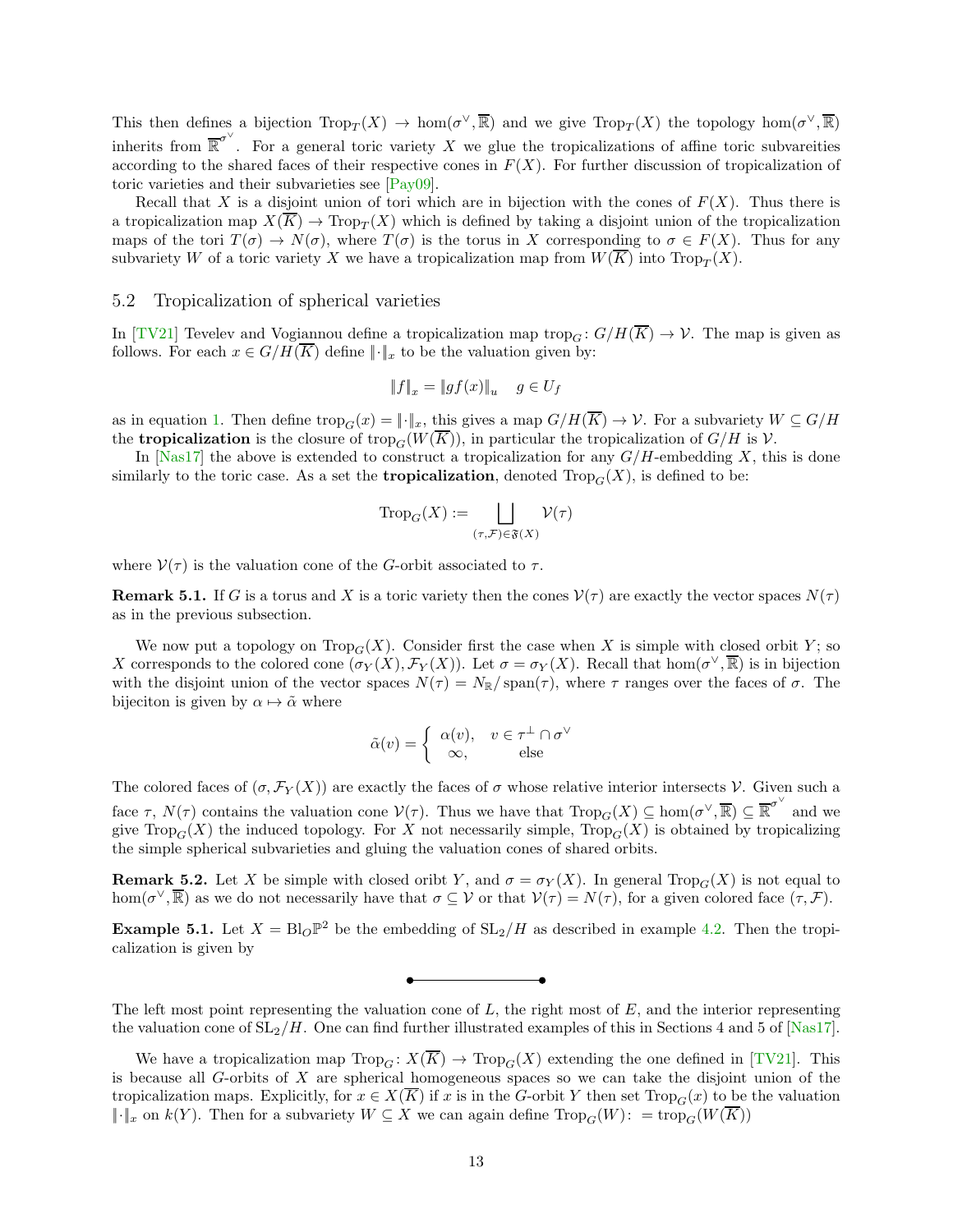Remark 5.3. In [\[Nas17\]](#page-17-1) Nash actually defines a *colored tropicalization*. This consists of attaching the finite set of colors associated to a colored face, to the corresponding valuation cone. However we do not deal with the colors here so this was not discussed.

We now prove Theorem [A.](#page-0-0) Recall that in Section 3 we showed that we have a retraction of topolgical spaces  $\mathbf{p}: X^{\text{an}} \to X^{\text{an}}$ , given by  $*$ -multiplication by the unique point of the Shilov boundary of  $G^{\square}$  (Corollary [3.2\)](#page-5-2).

<span id="page-13-0"></span>Theorem A. *Let* X *be a spherical* G*-variety over an algebraically closed and trivially valued field* k*, and let*  $\overline{K}$  *denote Puiseux series in* k. Then there is a canonical homeomorphism  $\iota$  : Trop<sub> $G(X) \to \mathbf{p}(X^{an})$ , and</sub>  $\mathbf{p}: X^{an} \to \text{Top}_G(X)$  *is a retraction of topological spaces such that the following diagram commutes:* 



*Proof.* First observe that as sets we have an inclusion  $\iota : \text{Trop}_G(X) \hookrightarrow X^\text{an}$  given as follows. For each orbit Z of X, and  $\|\cdot\| \in V(Z)$ ,  $\|\cdot\|$  defines an element of  $X^{\text{an}}$  by:

$$
\|\cdot\| \mapsto (\eta_Z, \|\cdot\|)
$$

where  $\eta_Z$  is the generic point of Z. All the G-invariant subvarieties of a spherical variety are closures of G-orbits ([\[Kno91](#page-17-0)]); thus by Proposition [3.4](#page-5-1) we have that  $p(X^{an}) = \iota(\text{Top}_G(X))$  as sets. That the diagram commutes as maps of sets follows from Corollary [3.4.](#page-7-1) Finally,  $p: X^{an} \to p(X^{an})$  is continuous by Proposition [3.2.](#page-4-0) So it remains to show that the topology on  $\text{Top}_G(X)$  agrees with the topology of  $p(X^{\text{an}})$ , i.e. that  $\iota$  is a homeomorphism onto its image. We will need to temporarily emphasize the difference between  $\text{Top}_G(X)$ and its image in  $X^{\text{an}}$ . Let  $\mathcal I$  be the set  $\iota(\text{Top}_G(X))$ , and give  $\mathcal I \subseteq X^{\text{an}}$  the subspace topology.

Consider the case when X is simple with closed orbit Y. Let  $X_0$  be the B-stable affine open defined by equation [3.](#page-9-0) The open  $X_0$  meets every G-orbit in  $X$  by Theorem [4.2.](#page-10-0) Thus  $X_0^{\text{an}}$  contains  $\mathcal{I}$ . The topology on  $X_0^{\text{an}}$  is generated by the functions  $\operatorname{ev}_f: k[X_0]^{\text{an}} \to \overline{\mathbb{R}}$ , where  $\operatorname{ev}_f(\|\cdot\|) = \|f\|, f \in k[X_0]$ . The functions  $\operatorname{ev}_f$  for  $f \in k[X_0]^{(B)}$  define the topology on  $\text{Top}_G(X)$  by part 1 of Theorem [4.3.](#page-10-2) So the inclusion  $\iota$ :  $\text{Top}_G(X) \to \mathcal{I}$ is open. Given that for a general  $G/H$ -embedding  $\text{Top}_G(X)$  is given by gluing the tropicalizations of simple subembeddings we have an open bijection  $\iota: \text{Trop}_G(X) \to \mathcal{I}$  for all X.

Consider the case then when X is proper. Then  $X^{\text{an}}$  is compact, and  $\mathcal{I} = \mathbf{p}(X^{\beth})$  is a closed subset, and therefore I is compact. Thus  $\iota: \text{Trop}_G(X) \to \mathcal{I}$  is a homeomorphism onto its image. Then for a general X there exists a proper spherical G-variety  $\overline{X}$  and an open G-equivariant embedding  $X \hookrightarrow \overline{X}$  by [\[Sum74](#page-18-4), Theorem 3]. But then we have a commutative diagram:



where the composition  $\text{Trop}_G(\underline{X}) \to \text{Top}_G(\overline{X}) \to \overline{X}^{an}$  is a homeomorphism onto its image by the above. Furthermore the map  $X^{\text{an}} \hookrightarrow \overline{X}^{\text{an}}$  is an open embedding so the inclusion  $\text{Top}_G(X) \hookrightarrow X^{\text{an}}$  is a homeomorphism onto  $\mathcal{I}.$  $\Box$ 

**Remark 5.4.** In [\[KM19](#page-17-2)] it is shown that tropicalization factors through  $X^{an}$  when X is affine. It follows from Corollary [3.4](#page-7-1) that **p** and the map  $X^{\text{an}} \to \text{Top}_G(X)$  given in Definition 5.18 of [\[KM19\]](#page-17-2) agree.

**Corollary 5.1.** For W a subvariety of X,  $\text{Top}_G(W)$  is a strong deformation retract of  $W^{\text{an}}$ .

*Proof.* We have that  $\text{Top}_G(W) = \mathbf{p}(W^{\text{an}})$  so this follows from Proposition [3.5.](#page-8-2)

 $\Box$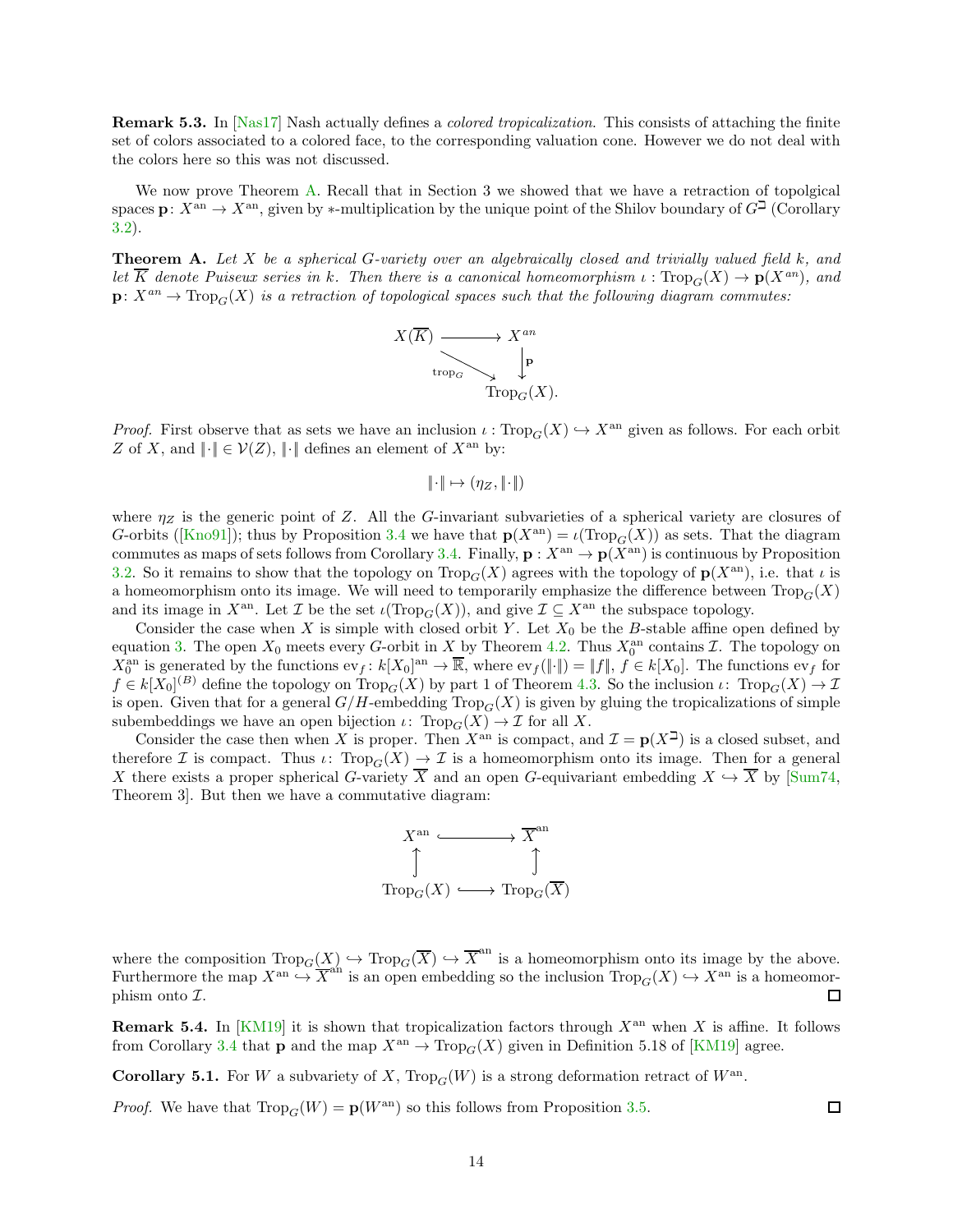**Remark 5.5.** Notice that as a result of Proposition [3.2](#page-4-0) one has that Trop<sub>G</sub> defines a functor from the category of spherical G-varieties to the category of topological spaces. One can describe the morphism as follows. If  $X \to X'$  is a morphism of G-varieties, then for a  $Z \subseteq X$  a G-orbit, Z maps dominantly onto a G-oribt  $Z' \subseteq X'$ . Then  $\|\cdot\| \in \mathcal{V}(Z)$  is mapped to its restriction to  $k(Z')$  under the inclusion  $k(Z') \hookrightarrow k(Z)$ . This is the same as the construction of tropicalization of morphisms give in Section 2 of [\[Nas20](#page-17-8)].

From Theorem [A](#page-13-0) we can see that tropicalization did not depend on our choice to use Puiseux series. Let  $L/k$  be an algebraically closed, valued extension, with nontrivial valuation. Define trop $_{G,L}: X(L) \to V$  to be the map given  $x \mapsto ||\cdot||_x$ , where x is contained in some G-orbit Y and  $||\cdot||_x$  is the valuation on  $k(Y)$  defined in [2.](#page-7-2)

**Corollary 5.2.** The closure of  $\text{trop}_{G,L}(W(L))$  in  $\text{Top}_G(X)$  is equal to  $\mathbf{p}(W^{\text{an}}) = \text{Top}_G(W)$ , where  $W^{\text{an}}$ is considered as a subspace of  $X^{\text{an}}$  induced by the inclusion  $W \subseteq X$ .

*Proof.* For a subvariety  $V \subseteq X$ ,  $W(L)$  is a dense subset of  $W^{\text{an}}$ , and we have a commutative diagram



So the closure of  $\text{trop}_G(W(L))$  in  $\text{Top}_G(X)$  for any subvariety  $W \subseteq X$  must be equal to  $\mathbf{p}(W^{\text{an}})$ .  $\Box$ 

In  $[Nas20]$  Nash gives a description of tropicalization by embedding X into a toric variety and then applying the usual tropicalization process for toric varieties. See  $[Nas20, Section 6]$  for details. In particular this process is used to prove the following result, for which we can give an alternate proof.

**Theorem 5.1.** [\[Nas20,](#page-17-8) Theorem 6.7] If  $W \subseteq G/H$  is a subvariety, and  $\overline{W}$  is the closure of W in X. Then we have that:

$$
\operatorname{Trop}_G(\overline{W}) = \overline{\operatorname{Trop}_G(W)}
$$

where  $\overline{\text{Top}_G(W)}$  is the closure taken in  $\text{Top}_G(X)$ .

*Proof.* This follows from Theorem [A,](#page-13-0) as **p** is a retraction.

# <span id="page-14-0"></span>6 Compactification of the colored fan

Recall from subsection [2.2](#page-2-1) that when working over a trivially valued field  $X<sup>an</sup>$  has a compact analytic subdomain  $X^{\beth}$ . The space  $X^{\beth}$  is defined as the subspace whose points are pairs  $(x, \|\cdot\|) \in X^{an}$ , where  $\|\cdot\|$ has center in X. In this Section we study  $p(X^{\mathsf{I}})$  and prove Theorem [B.](#page-1-1) In the case of toric varieties it is shown in [\[Thu07,](#page-18-2) Section 2] that  $p(X^{\rightharpoonup})$  is the canonical compactification of the fan associated to X. We begin by reviewing the work of Thuillier on the toric case.

Let X be a toric variety over k with dense torus T. Let  $F(X)$  denote the fan associated to X. Let  $\sigma$  be a cone in  $F(X)$  and  $U_{\sigma}$  the T-stable open affine associated to  $\sigma$ . We will assume all the cones of  $F(X)$  are strictly convex. In [\[Thu07](#page-18-2)] Thuillier defines a map of topological spaces  $X^{\beth} \to X^{\beth}$ ; which is equal to the map **p** given by \*-mutliplication by the unique point in the Shilov boundary of  $T^{\beth}$ . Let  $\sigma^{\vee}$  denote positive linear functionals on  $\sigma$ . Thuillier shows that  $\rho^{-1}(T) \cap \mathbf{p}(U^{\square}_{\sigma})$  is naturally homeomorphic to hom $(\sigma^{\vee}, [0, \infty)),$ where hom denotes semigroup homomorphisms and  $[0, \infty)$  has the additive semigroup structure. The space hom $(\sigma^{\vee}, [0, \infty))$  is naturally isomorphic to  $\sigma$ , as  $\sigma$  is strictly convex. Furthermore  $\mathbf{p}(U^{\perp})$  is compact, and in fact is canonically homeomorphic to hom $(\sigma^{\vee}, [0, \infty])$ , the **canonical compactification** of  $\sigma$ . We will denote the canonical compactification of a strictly convex cone by  $\bar{\sigma}$ . In this way  $p(X^{\bar{a}})$  is the canonical compactification of the fan  $F(X)$ .

Let X be a spherical G-variety with dense G-orbit  $G/H$ . First observe that **p** has image consisting only of G-invariant valuations, and colored fans may contain points of Q lying outside  $\mathcal V$ . As an example consider

 $\Box$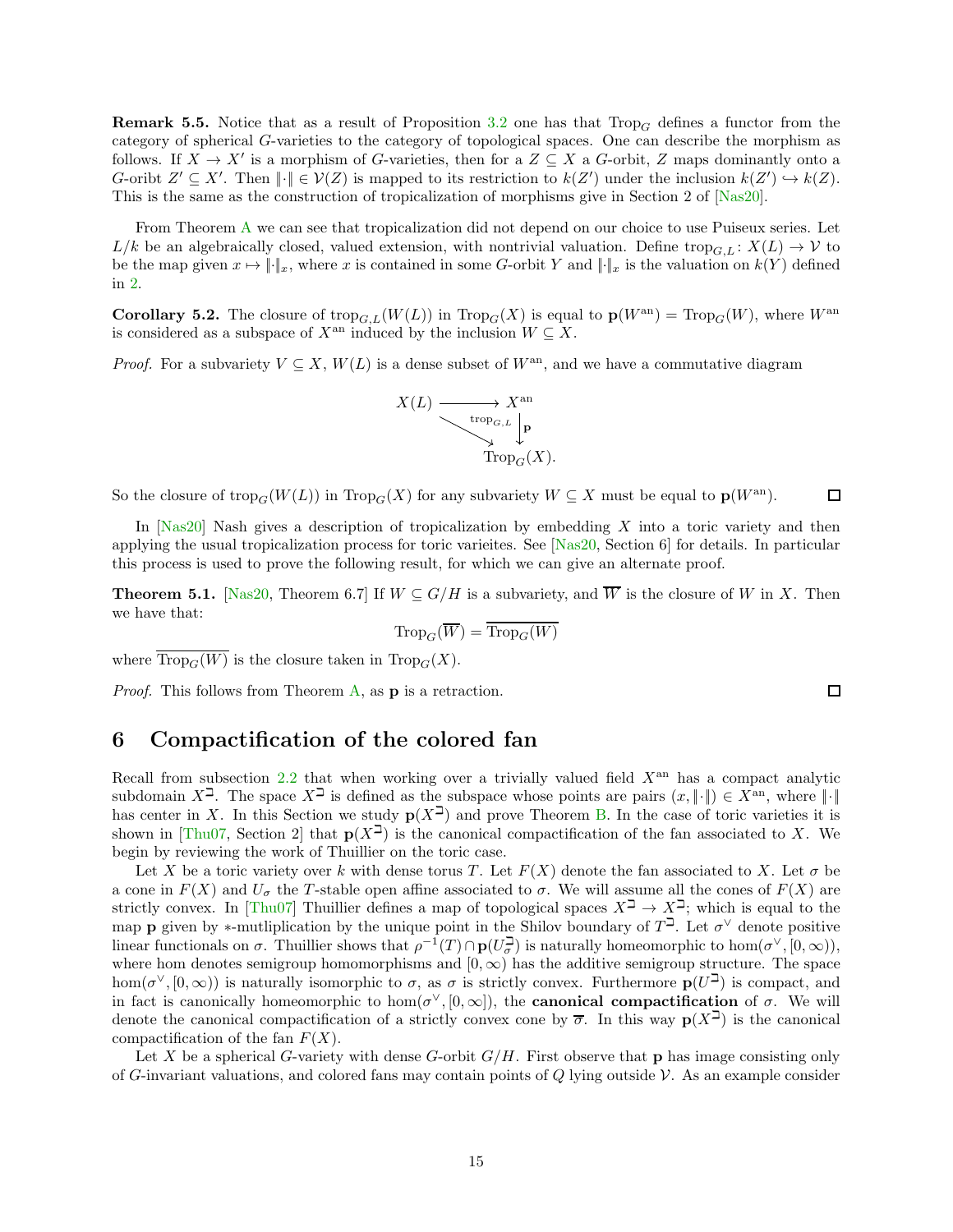[\[Nas17](#page-17-1), Example 4.4], where  $G = GL_2 \times GL_2$ , and H is the diagonal so  $G/H \cong GL_2$ . This is depicted in Figure [1.](#page-15-0) Because of this we will assume the following:

<span id="page-15-1"></span>
$$
\bigcup_{(\sigma,\mathcal{F}) \in \mathfrak{F}(X)} \sigma \subseteq \mathcal{V} \tag{\star}
$$

Horospherical varieties, for example, satisfy this condition [\[Kno91,](#page-17-0) Corollary 6.2]; symmetric varieties often may not [\[Vus90](#page-18-5)].



<span id="page-15-0"></span>Figure 1: To the left is the vector space  $N_{\mathbb{R}}$ , the valuation cone V, and the one color D, for the homogeneous space GL<sub>2</sub>. The blue circle depicts  $\varrho(\|\cdot\|_D)$ , and the shaded triangle depicts V. To the right is the colored cone for the  $G/H$ -embedding  $\mathbb{A}_k^4$ . The cone is generated by  $(1,0)$  and  $\varrho(\|\cdot\|_D)$ .

**Lemma 6.1.** Let X be a  $G/H$ -embedding satisfying  $\star$ . Let Z be a G-orbit of X, and  $\overline{Z}$  be the closure of Z in X. Then the Z-embedding  $\overline{Z}$  satisfies  $\star$ .

*Proof.* Without loss of generality we may assume X is simple. Denote the closed orbit by Y. Let  $\tau = \sigma_Z(X)$ , the face of  $\sigma_Y(X)$  corresponding to Z. For  $z \in Z$  let  $\varphi: G/H \to Z$  be the map given by  $gH \mapsto gz$ , and let  $\varphi_*\colon N_{\mathbb{R}} \to N_{\mathbb{R}}(\tau)$  be the induced map. It follows from Theorem [4.6](#page-11-1) that  $\varphi_*(\sigma_Y(X)) = \sigma_Y(\overline{Z})$ , and we know from Theorem [4.5](#page-11-2) that  $\varphi_*(\mathcal{V}) = \mathcal{V}(Z)$ . So  $\sigma_Y(\overline{Z}) \subseteq \mathcal{V}(\tau)$ . □

Because colored cones correspond to simple embeddings, we will first consider simple embeddings. Let X be simple with closed G-orbit Y. Let  $\sigma = \sigma_Y(X)$ . We begin by defining a map  $\Phi: \mathbf{p}(X^{\mathbb{Z}}) \to \overline{\sigma}$ . The set  $\rho^{-1}(G/H) \cap \mathbf{p}(X^{\mathbb{Z}})$  consists of  $G(k)$ -invariant valuations on  $k(G/H)$  having center in X. Given such a valuation  $\|\cdot\|$  we know it uniquely defines a semigroup homomorphism  $\rho(\|\cdot\|): M \to \mathbb{R}$  by:

$$
\varrho(\|\cdot\|)(\chi_f) = -\log(\|f\|).
$$

If  $p = (\eta_{G/H}, \|\cdot\|) \in X^{\beth}$  then denote the restriction of  $\varrho(\|\cdot\|)$  to  $\sigma^{\vee}$  by  $\phi_p$ . By Theorem [4.3](#page-10-2) part 2, we have that  $\phi_p$  takes values in  $[0,\infty)$ . Thus we have a map of sets  $\rho^{-1}(G/H) \cap \mathbf{p}(X^{\mathbb{Z}}) \to \hom(\sigma^{\vee},[0,\infty))$  given by  $p \mapsto \phi_p$ .

A general point of  $p(X^{\square})$  is a point  $p = (\eta_Z, \|\cdot\|)$  where  $\eta_Z$  is the generic point of a G-orbit Z and  $\|\cdot\|$  is a  $G(k)$ -invariant valuation having center in  $\overline{Z}$ , where  $\overline{Z}$  is the Zariski closure of Z in X. Let  $\tau$  be the face of  $\sigma$  corresponding to Z. Then || defines an element of  $\hom(M(\tau), \mathbb{R}) = \hom(\tau^{\perp} \cap \sigma^{\vee}, \mathbb{R})$ . This extends uniquely to a morphism of semigroups  $\phi_p : \sigma^{\vee} \to \overline{\mathbb{R}}$  by setting  $\phi_p(u) = \infty$  when  $u \notin \tau^{\perp}$ . But by Theorem [4.5](#page-11-2) and [4.6](#page-11-1) we have that  $\tau^{\perp} \cap \sigma^{\vee} = \sigma_Y(\overline{Z})$ , thus by Theorem [4.3](#page-10-2) part 2 we see that  $\phi_p$  only takes values in  $[0, \infty]$ . So we have a map  $\Phi : \mathbf{p}(X^{\mathbb{Z}}) \to \overline{\sigma}$ , given by  $\Phi(p) = \phi_p$ .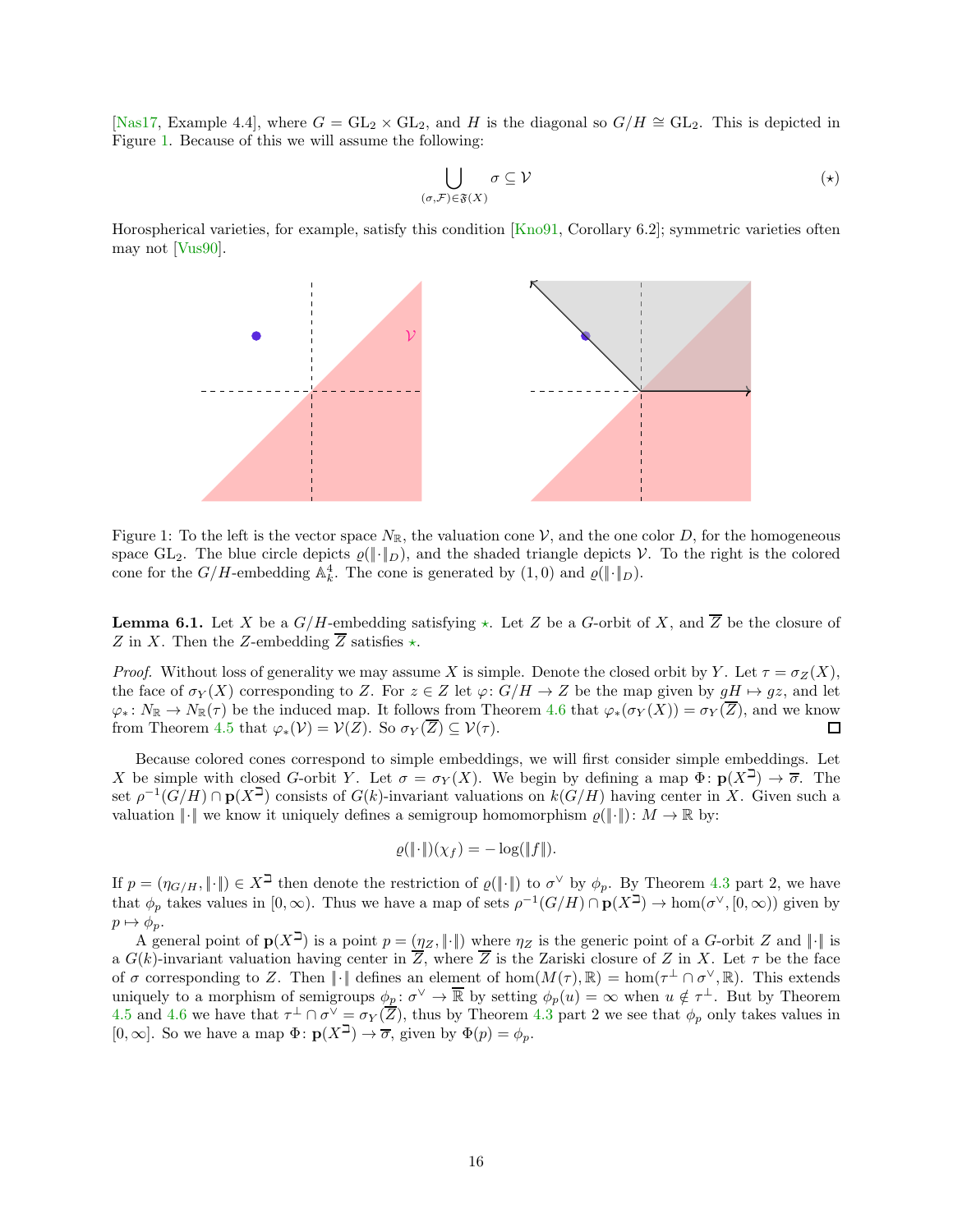<span id="page-16-0"></span>**Proposition 6.1.** Let X be a simple  $G/H$ -embedding corresponding to the colored cone  $(\sigma, \mathcal{F})$ , and satisfying  $\star$ . Then there is a commutative diagram:



where the horizontal arrows are homeomorphisms and are given by Φ.

*Proof.* Notice that

$$
\overline{\sigma} = \bigsqcup_{\tau} \hom(\tau^{\perp} \cap \sigma^{\vee}, [0, \infty))
$$

where  $\tau$  runs over the faces of  $\sigma$ . But then because X satisfies  $\star$  we have that:

$$
\bigsqcup_{\tau} \hom(\tau^{\perp} \cap \sigma^{\vee}, [0, \infty)) = \bigsqcup_{Z} \hom(\sigma_{Y}(\overline{Z})^{\vee}, [0, \infty))
$$

where Z runs over the orbits of X, and  $\overline{Z}$  is the Zariski closure of Z in X. Because X satisfies  $\star$  all elements of hom $(\sigma_Y(\overline{Z})^{\vee},[0,\infty))$  are uniquely given by  $G(k)$ -invariant valuations on  $k(Z)$ , and by Theorem [4.3](#page-10-2) part 2, hom $(\sigma_Y(\overline{Z})^{\vee},[0,\infty))$  is exactly those  $G(k)$ -invariant valuations with center in  $\overline{Z}$ . Thus it follows that  $\Phi$ defines a bijection  $p(X^{\beth}) \to \overline{\sigma}$  and  $p(X^{\beth}) \cap \rho^{-1}(G/H) \to \sigma$ .

It remains to show that  $\Phi$  is a homeomorphism, and because  $\overline{\sigma}$  is compact it suffices to show  $\Phi$  is open. Let  $X_0$  be the B-stable affine open from equation [3,](#page-9-0) note that  $X_0$  intersects all G-orbits of X. So  $p(X^{\beth}) \subseteq X_0^{\beth}$ . Recall from Theorem [4.3](#page-10-2) part 1 that  $k[X_0]^{(B)} = \{f \in k(G/H)^{(B)} | X_f \in (\sigma_Y(X))^{\vee}\}$ . But then evaluation at the functions  $f \in k[X_0]^{(B)}$  generates the topology on  $\overline{\sigma}$ , so  $\Phi$  is open.  $\Box$ 

As a corollary we have the following.

**Theorem B.** *There is a strong deformation retraction from*  $X^{\square}$  *onto*  $p(X^{\square})$ *. If the colored fan*  $\mathfrak{F}(X)$ *satisfies:*

$$
\bigcup_{(\sigma,\mathcal{F}) \in \mathfrak{F}(X)} \sigma \subseteq \mathcal{V}.\tag{(*)}
$$

*Then*  $p(X^{\exists})$  *is homeomorphic to the the canonical compactification of the fan*  $F(X) = \{ \sigma \mid (\sigma, \mathcal{F}) \in \mathfrak{F}(X) \}.$ 

*Proof.* That  $X^{\beth}$  strong deformation retracts onto  $p(X^{\beth})$  space follows from Corollary [3.5.](#page-8-2) By Proposition [6.1](#page-16-0) if X satisfies  $\star$  then  $p(X^{\square})$  is homeomorphic to the canonical compactification of the fan  $F(X)$  =  $\{\sigma \mid (\sigma, \mathcal{F}) \in \mathfrak{F}(X)\}.$  $\Box$ 

Because the map **p** maps into the closure of V in  $X^{\mathsf{I}}$  by construction, one will not have the above for a general spherical variety. This is because a colored cone need not be contained in  $\mathcal V$ . However given a simple embedding X, one will have that  $p(X^{\beth}) = \overline{\sigma \cap \mathcal{V}}$ , where the closure is taken in hom $(\sigma^{\vee}, [0, \infty])$ . Consider for example the GL<sub>2</sub>-embedding  $p(X^{\square})$  as in Figure [1,](#page-15-0) one can see  $p(X^{\square})$  depicted in Figure [2.](#page-16-1)



<span id="page-16-1"></span>Figure 2: The canonical compactification of the cone  $\sigma$  associated to X, along with  $p(X^{\rightharpoonup})$  depicted as the pink shaded region to the right.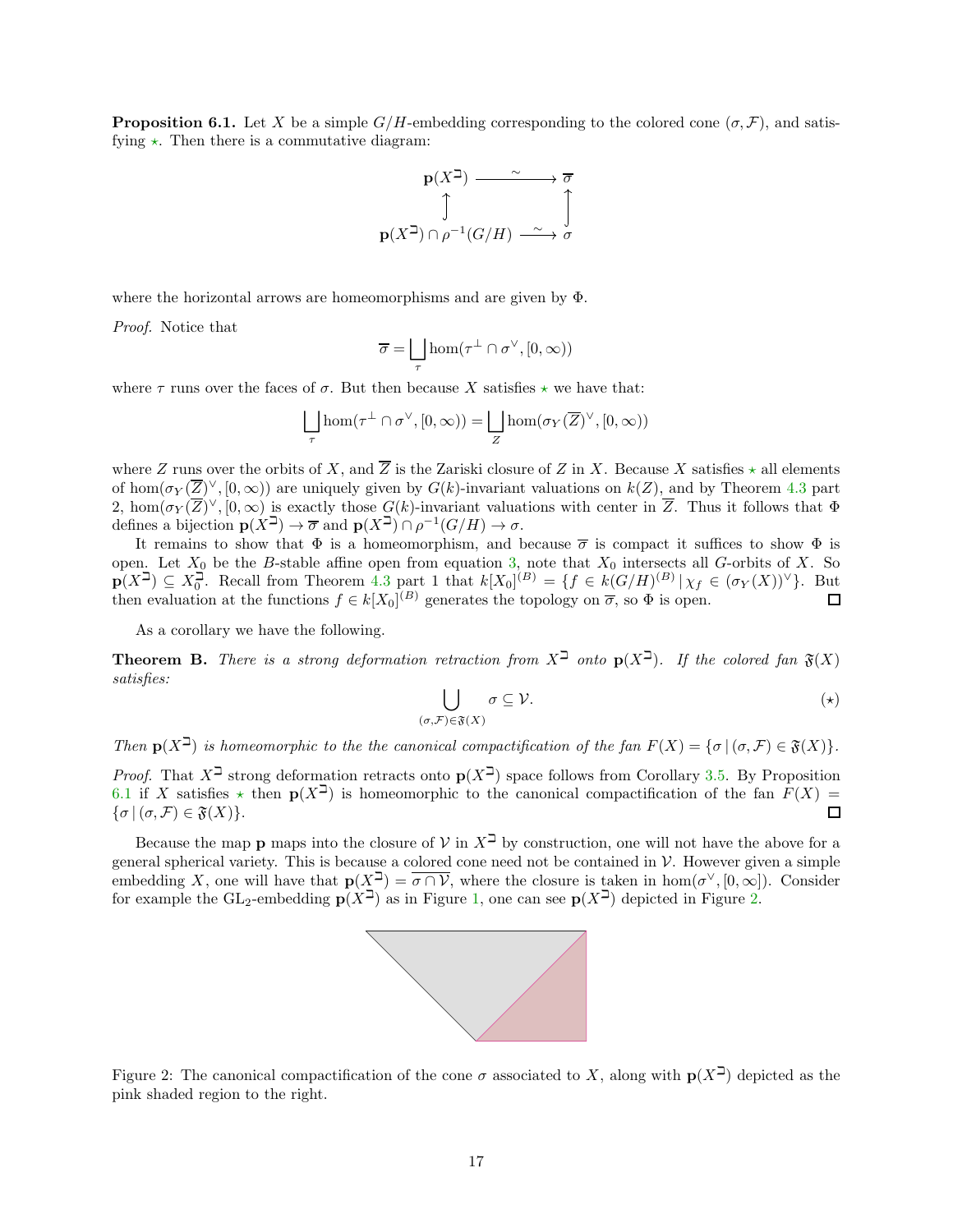**Remark 6.1.** Because of this difference between spherical varieties that satisfy  $\star$  and those that do not, it may be interesting to describe \*-multiplication by **b**, the unique point in the Shilov boundary of  $B^{\perp}$ . All of the results described in Section [3](#page-3-0) regarding g apply to b, including the construction of the homotopy from  $X^{\beth}$  to the image of ∗-multiplication by **b**.

<span id="page-17-3"></span>References

- [Ber90] Vladimir Berkovich. *Spectral theory and analytic geometry over non-Archimedean fields*. Vol. 33. Mathematical Surveys and Monographs. American Mathematical Society, Providence, RI, 1990, pp. x+169. ISBN: 0-8218-1534-2. DOI: [10.1090/surv/033](https://doi.org/10.1090/surv/033). URL: https://doi-org.ezproxy.lib.utexas.edu/10.
- <span id="page-17-6"></span>[BGR84] Siegfried Bosch, Ulrich G¨untzer, and Reinhold Remmert. *Non-Archimedean analysis*. Vol. 261. Grundlehren der mathematischen Wissenschaften [Fundamental Principles of Mathematical Sciences]. A systematic approach to rigid analytic geometry. Springer-Verlag, Berlin, 1984, pp. xii+436. isbn: 3-540-12546-9. doi: [10.1007/978-3-642-52229-1](https://doi.org/10.1007/978-3-642-52229-1). url: <https://doi.org/10.1007/978-3-642-52229-1>.
- [BP87] Michel Brion and Franz Pauer. "Valuations des espaces homogènes sphériques". In: *Comment. Math. Helv.* 62.2 (1987), pp. 265–285. ISSN: 0010-2571. DOI: [10.1007/BF02564447](https://doi.org/10.1007/BF02564447).
- [CLS11] David Cox, John Little, and Henry Schenck. *Toric varieties*. Vol. 124. Graduate Studies in Mathematics. American Mathematical Society, Providence, RI, 2011, pp. xxiv+841. ISBN: 978-0-8218-4819-7. doi: [10.1090/gsm/124](https://doi.org/10.1090/gsm/124). url: <https://doi-org.ezproxy.lib.utexas.edu/10.1090/gsm/124>.
- [Ful93] William Fulton. *Introduction to toric varieties*. Vol. 131. Annals of Mathematics Studies. The William H. Roever Lectures in Geometry. Princeton University Press, Princeton, NJ, 1993, pp. xii+157. ISBN: 0-691-00049-2. DOI: [10.1515/9781400882526](https://doi.org/10.1515/9781400882526). URL: <https://doi-org.ezproxy.lib.utexas.edu/10.1515/9781400882526>.
- <span id="page-17-7"></span>[GP11] Philippe Gille and Patrick Polo, eds. *Sch´emas en groupes (SGA 3). Tome III. Structure des* schémas en groupes réductifs. Vol. 8. Documents Mathématiques (Paris) [Mathematical Documents (Paris)]. Séminaire de Géométrie Algébrique du Bois Marie 1962–64. [Algebraic Geometry Seminar of Bois Marie 1962–64], A seminar directed by Michel Demazure and Alexander Grothendieck with the collaboration of Michael Artin, Bertin, Jean-Etienne Bertin, Pierre Gabriel, ´ Michèle Raynaud and Jean-Pierre Serre, Revised and annotated edition of the 1970 French original. Société Mathématique de France, Paris, 2011, pp. lvi+337. ISBN: 978-2-85629-324-9.
- <span id="page-17-4"></span>[Gru66] Laurent Gruson. "Th´eorie de Fredholm p-adique". In: *Bull. Soc. Math. France* 94 (1966), pp. 67– 95. issn: 0037-9484. url: [http://www.numdam.org/item?id=BSMF\\_1966\\_\\_94\\_\\_67\\_0](http://www.numdam.org/item?id=BSMF_1966__94__67_0).
- <span id="page-17-2"></span>[KM19] Kiumars Kaveh and Christopher Manon. "Gröbner theory and tropical geometry on spherical varieties". In: *Transform. Groups* 24.4 (2019), pp. 1095–1145. issn: 1083-4362. doi: [10.1007/s00031-019-09536-5](https://doi.org/10.1007/s00031-019-09536-5). url: <https://doi-org.ezproxy.lib.utexas.edu/10.1007/s00031-019-09536-5>.
- <span id="page-17-0"></span>[Kno91] Friedrich Knop. "The Luna-Vust theory of spherical embeddings". In: *in Proc. of the Hyderabad Conf. on Algebraic Groups, Manoj Prakashan*. 1991, pp. 225–249.
- <span id="page-17-5"></span>[LV83] Domingo Luna and Thierry Vust. "Plongements d'espaces homog`enes". In: *Comment. Math. Helv.* 58.2 (1983), pp. 186–245. ISSN: 0010-2571. DOI: [10.1007/BF02564633](https://doi.org/10.1007/BF02564633). URL: https://doi-org.ezproxy.lib.utexas.
- [Mil17] James Milne. *Algebraic groups*. Vol. 170. Cambridge Studies in Advanced Mathematics. The theory of group schemes of finite type over a field. Cambridge University Press, Cambridge, 2017, pp. xvi+644. ISBN: 978-1-107-16748-3. DOI: [10.1017/9781316711736](https://doi.org/10.1017/9781316711736). URL: https://doi-org.ezproxy.lib.utex.
- [MS15] Diane Maclagan and Bernd Sturmfels. *Introduction to tropical geometry*. Vol. 161. Graduate Studies in Mathematics. American Mathematical Society, Providence, RI, 2015, pp. xii+363. isbn: 978- 0-8218-5198-2. doi: [10.1090/gsm/161](https://doi.org/10.1090/gsm/161). url: <https://doi-org.ezproxy.lib.utexas.edu/10.1090/gsm/161>.
- <span id="page-17-8"></span><span id="page-17-1"></span>[Nas17] Evan Nash. *Tropicalizing Spherical Embeddings*. 2017. arXiv: [1609.07455 \[math.AG\]](https://arxiv.org/abs/1609.07455).
- [Nas20] Evan Nash. "Global spherical tropicalization via toric embeddings". In: *Math. Z.* 294.1-2 (2020), pp. 615–637. ISSN: 0025-5874. DOI: [10.1007/s00209-019-02284-y](https://doi.org/10.1007/s00209-019-02284-y). URL: https://doi-org.ezproxy.lib.utexas
- [Pas] Boris Pasiquier. *Introduction to spherical varieties and description of special classes of spherical varieties*. <http://www-math.sp2mi.univ-poitiers.fr/~bpasquie/KIAS.pdf>.